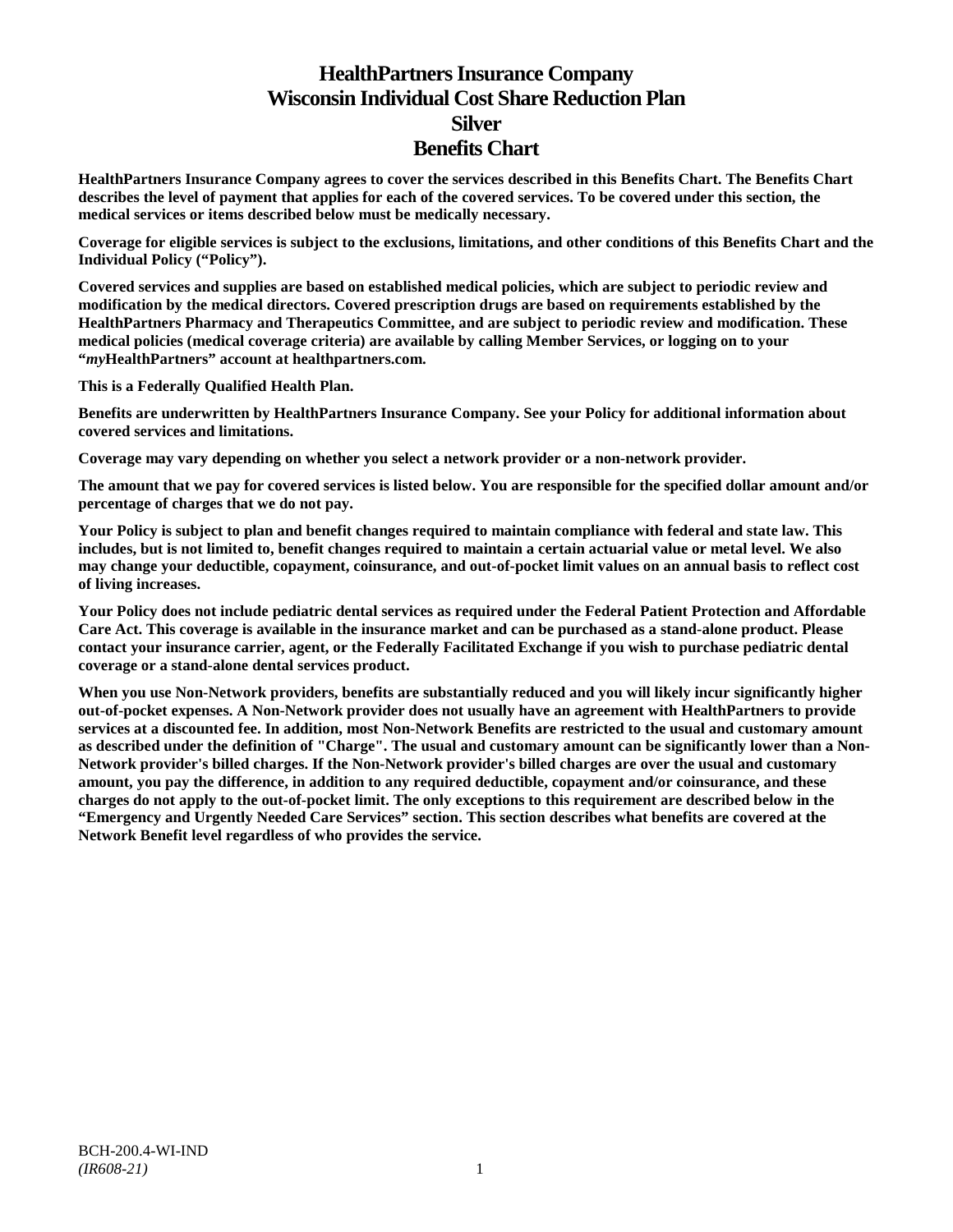# **These definitions apply to the Benefits Chart. They also apply to your Policy.**

| <b>Biosimilar Drug:</b> | A prescription drug, approved by the Food and Drug Administration (FDA), that the FDA has<br>determined is biosimilar to and interchangeable with a biological brand name drug. Biosimilar<br>drugs are not considered generic drugs and are not covered under the generic drug benefit.                                                                                                                                                                                                                                                                                                                                     |
|-------------------------|------------------------------------------------------------------------------------------------------------------------------------------------------------------------------------------------------------------------------------------------------------------------------------------------------------------------------------------------------------------------------------------------------------------------------------------------------------------------------------------------------------------------------------------------------------------------------------------------------------------------------|
| <b>Brand Name Drug:</b> | A prescription drug, approved by the Food and Drug Administration (FDA), that is manufactured,<br>sold or licensed for sale under a trademark by the pharmaceutical company that originally<br>researched and developed the drug. Brand name drugs have the same active-ingredient formula as<br>the generic version of the drug. However, generic drugs are manufactured and sold by other drug<br>manufacturers and are generally not available until after the patent on the brand name drug has<br>expired. A few brand name drugs may be covered at the generic benefit level if this is indicated on<br>the formulary. |
| <b>Calendar Year:</b>   | This is the 12-month period beginning 12:01 A.M. Central Time, on January 1, and ending 12:00<br>A.M. Central Time of the next following December 31.                                                                                                                                                                                                                                                                                                                                                                                                                                                                        |
| Charge:                 | For covered services delivered by a network provider, this is the provider's discounted fee for a<br>given medical/surgical service, procedure or item.                                                                                                                                                                                                                                                                                                                                                                                                                                                                      |
|                         | For covered services delivered by non-network providers, a contracted rate may apply if such<br>arrangement is available to HealthPartners.                                                                                                                                                                                                                                                                                                                                                                                                                                                                                  |
|                         | For the Usual and Customary Charge for covered services delivered by non-network providers,<br>our payment is calculated using one of the following options to be determined at HealthPartners'<br>discretion: 1) a percentage of the Medicare fee schedule; 2) a comparable schedule if the service is<br>not on the Medicare fee schedule; or 3) a commercially reasonable rate for such service.                                                                                                                                                                                                                          |
|                         | The Usual and Customary Charge is the maximum amount allowed that we consider in the<br>calculation of the payment of charges incurred for certain covered services. You must pay for any<br>charges above the usual and customary charge, and they do not apply to the out-of-pocket limit.                                                                                                                                                                                                                                                                                                                                 |
|                         | A charge is incurred for covered ambulatory medical and surgical services, on the date the service<br>or item is provided. A charge is incurred for covered inpatient services, on the date of admission to<br>a hospital. To be covered, a charge must be incurred on or after your effective date and on or<br>before the termination date.                                                                                                                                                                                                                                                                                |
| Copayment/Coinsurance:  | The specified dollar amount, or percentage, of charges incurred for covered services, which we do<br>not pay, but which you must pay, each time you receive certain medical services, procedures or<br>items. Our payment for those covered services or items begins after the copayment or coinsurance<br>is satisfied. Covered services or items requiring a copayment or coinsurance are specified in this<br>Benefits Chart.                                                                                                                                                                                             |
|                         | For services provided by a network provider:                                                                                                                                                                                                                                                                                                                                                                                                                                                                                                                                                                                 |
|                         | An amount which is listed as a flat dollar copayment is applied to a network provider's discounted<br>charges for a given service. However, if the network provider's discounted charges for a service or<br>item is less than the flat dollar copayment, you will pay the network provider's discounted charge.<br>An amount which is listed as a percentage of charges or coinsurance is based on the network<br>provider's discounted charges, calculated at the time the claim is processed, which may include an<br>agreed upon fee schedule rate for case rate or withhold arrangements.                               |
|                         | For services provided by a Non-Network provider:                                                                                                                                                                                                                                                                                                                                                                                                                                                                                                                                                                             |
|                         | Any copayment or coinsurance is applied to the lesser of the provider's charges or the usual and<br>customary charge for a service.                                                                                                                                                                                                                                                                                                                                                                                                                                                                                          |
|                         | A copayment or coinsurance is due at the time a service is provided, or when billed by the<br>provider. The copayment or coinsurance applicable for a scheduled visit with a network provider<br>will be collected for each visit, late cancellation and failed appointment.                                                                                                                                                                                                                                                                                                                                                 |
|                         |                                                                                                                                                                                                                                                                                                                                                                                                                                                                                                                                                                                                                              |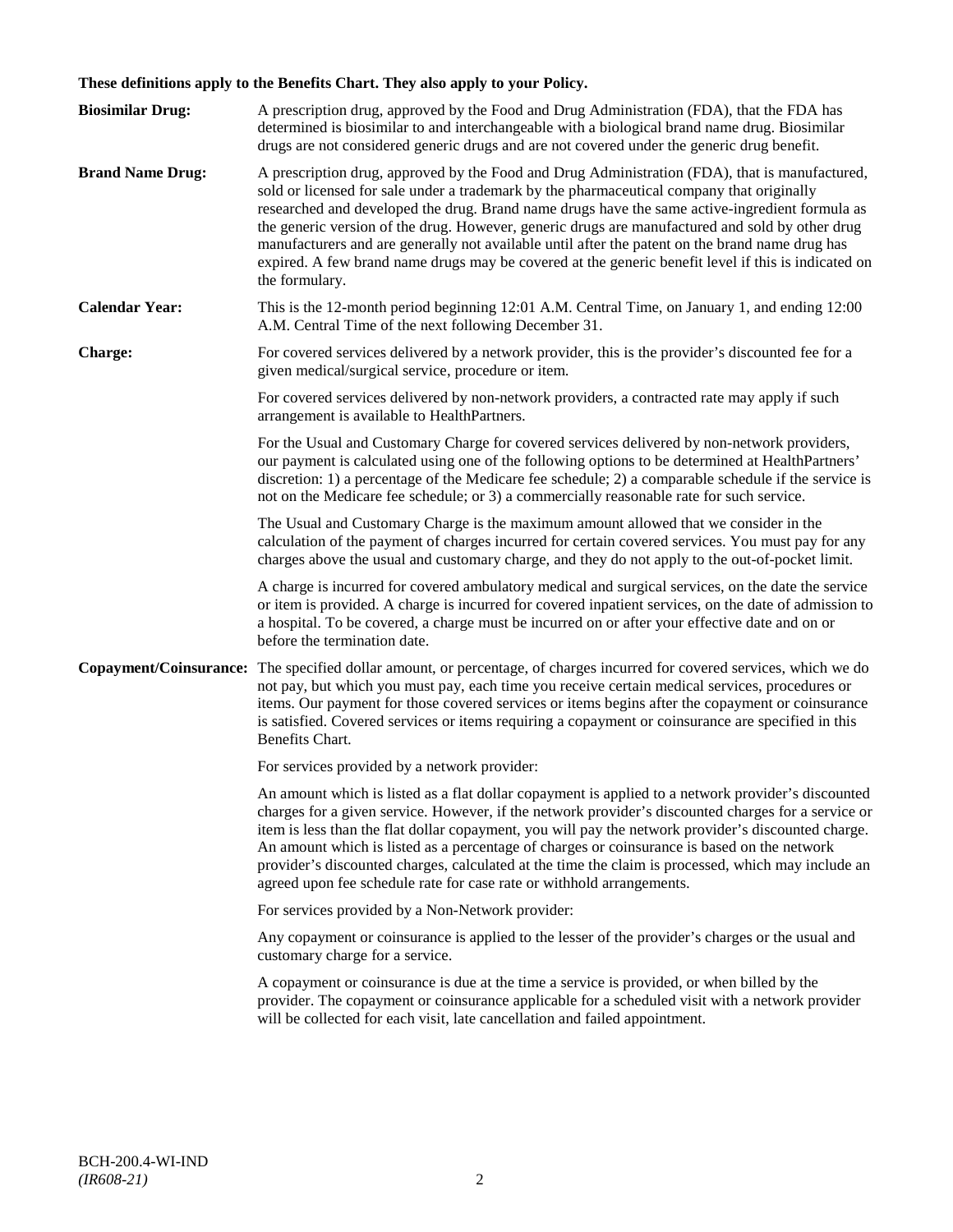| Deductible:                    | The specified dollar amount of charges incurred for covered services, which we do not pay, but an<br>enrollee or a family has to pay first in a calendar year. Our payment for those services or items<br>begins after the deductible is satisfied. For network providers, the amount of the charges that apply<br>to the deductible are based on the network provider's discounted charges, calculated at the time<br>the claim is processed, which may include an agreed upon fee schedule rate for case rate or<br>withhold arrangements. For non-network providers, the amount of charges that apply to the<br>deductible are the lesser of the provider's charges or the usual and customary charge for a service. |
|--------------------------------|-------------------------------------------------------------------------------------------------------------------------------------------------------------------------------------------------------------------------------------------------------------------------------------------------------------------------------------------------------------------------------------------------------------------------------------------------------------------------------------------------------------------------------------------------------------------------------------------------------------------------------------------------------------------------------------------------------------------------|
|                                | Any amounts paid or reimbursed by a third party, including, but not limited to: point of service<br>rebates, manufacturer coupons, manufacturer debit cards or other forms of direct reimbursement to<br>an Insured for a product or service, will not apply toward your deductible, to the extent permitted<br>under state and federal law.                                                                                                                                                                                                                                                                                                                                                                            |
|                                | Your plan has an embedded deductible. This means once a member meets the individual<br>deductible, the plan begins paying benefits for that person. If two or more members of the family<br>meet the family deductible, the plan begins paying benefits for all members of the family,<br>regardless of whether each member has met the individual deductible. However, a member may<br>not contribute more than the individual deductible toward the family deductible.                                                                                                                                                                                                                                                |
|                                | All services are subject to the deductible unless otherwise indicated below in this Benefits Chart.                                                                                                                                                                                                                                                                                                                                                                                                                                                                                                                                                                                                                     |
| <b>Formulary:</b>              | This is a current list, which may be revised from time to time, of prescription drugs, medications,<br>equipment and supplies covered by us as indicated in this Benefits Chart which are covered at the<br>highest benefit level. Some drugs on the formulary may require prior authorization to be covered<br>as formulary drugs. The formulary, and information on drugs that require prior authorization, are<br>available by calling Member Services, or logging on to your "myHealthPartners" account at<br>healthpartners.com.                                                                                                                                                                                   |
| <b>Generic Drug:</b>           | A prescription drug, approved by the Food and Drug Administration (FDA), that the FDA has<br>determined is comparable to a brand name drug product in dosage form, strength, route of<br>administration, quality, intended use and documented bioequivalence. Generally, generic drugs<br>cost less than brand name drugs. Some brand name drugs may be covered at the generic drug<br>benefit level if this is indicated on the formulary.                                                                                                                                                                                                                                                                             |
| <b>Non-Formulary Drug:</b>     | This is a prescription drug, approved by the Food and Drug Administration (FDA), that is not on<br>the formulary, is medically necessary and is not investigative or experimental or otherwise<br>excluded under your Policy.                                                                                                                                                                                                                                                                                                                                                                                                                                                                                           |
| <b>Out-of-Pocket Expenses:</b> | You pay the specified copayments/coinsurance and deductibles applicable for particular services,<br>subject to the out-of-pocket limit described below. These amounts are in addition to the monthly<br>premium payments.                                                                                                                                                                                                                                                                                                                                                                                                                                                                                               |
| <b>Out-of-Pocket Limit:</b>    | You pay the copayments/coinsurance and deductibles for covered services, to the individual or<br>family out-of-pocket limit. Thereafter we cover 100% of charges incurred for all other covered<br>services, for the rest of the calendar year. You pay amounts greater than the out-of-pocket limit if<br>you exceed any lifetime maximum benefit or any visit or day limits.                                                                                                                                                                                                                                                                                                                                          |
|                                | Non-Network Benefits above the usual and customary charge (see definition of charge above) do<br>not apply to the out-of-pocket limit.                                                                                                                                                                                                                                                                                                                                                                                                                                                                                                                                                                                  |
|                                | Any amounts paid or reimbursed by a third party, including, but not limited to: point of service<br>rebates, manufacturer coupons, debit cards or other forms of direct reimbursement to an Insured<br>for a product or service, will not apply as an out-of-pocket expense, to the extent permitted under<br>state and federal law.                                                                                                                                                                                                                                                                                                                                                                                    |
|                                | You are responsible to keep track of the out-of-pocket expenses. Contact our Member Services<br>Department for assistance in determining the amount paid by the enrollee for specific eligible<br>services received. Claims for reimbursement under the Out-of-Pocket Limit provisions are subject<br>to the same time limits and provisions described under the "Claims Provisions" section of your<br>Policy.                                                                                                                                                                                                                                                                                                         |
| <b>Primary Care Providers:</b> | These are providers in the following categories: Family Practice, General Practice, Internal<br>Medicine, Pediatrics, Adolescent Medicine, Adult Medicine and Geriatrics.                                                                                                                                                                                                                                                                                                                                                                                                                                                                                                                                               |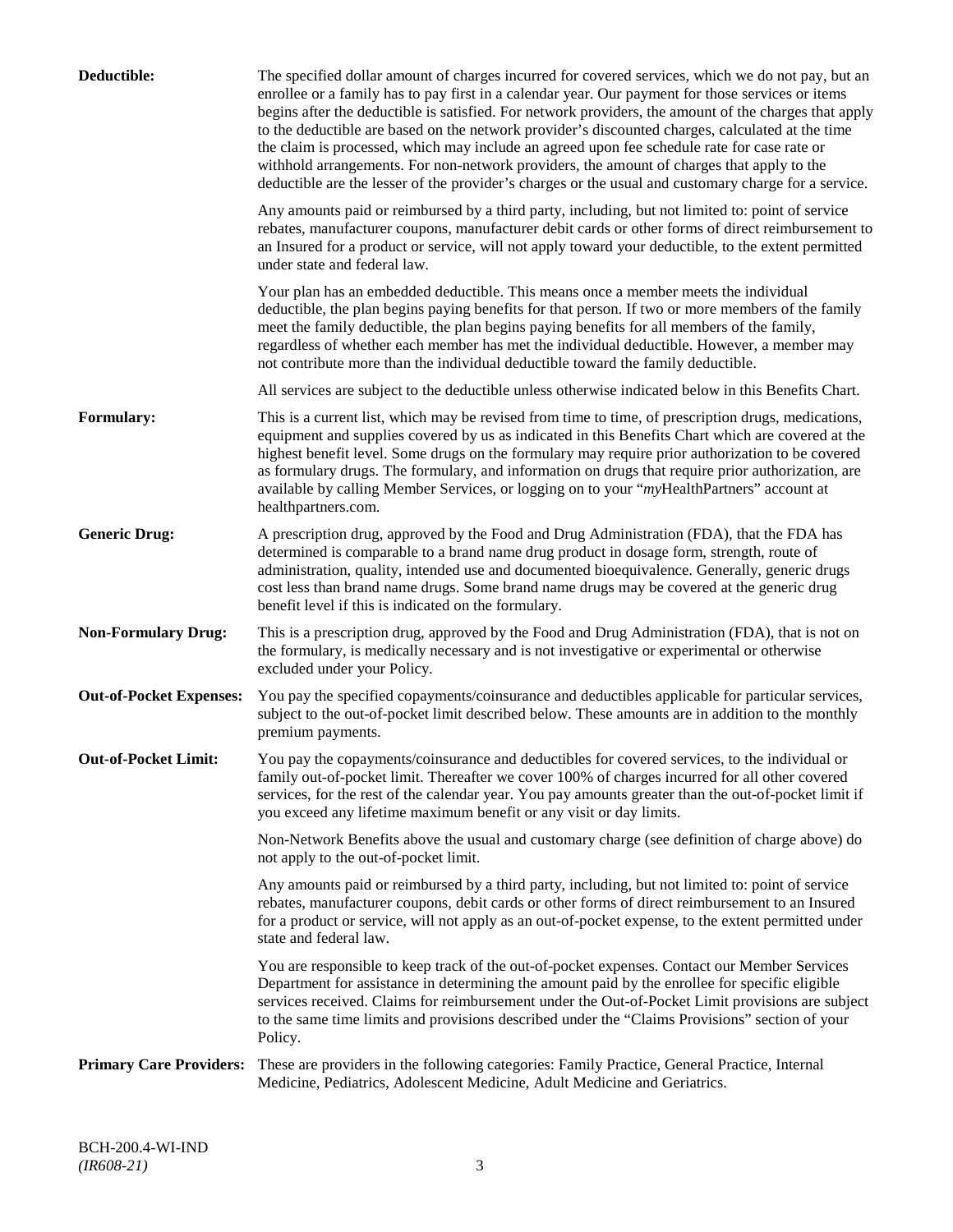|                             | Specialty Care Providers: These are providers who are not in the following categories: Family Practice, General Practice,<br>Internal Medicine, Pediatrics, Adolescent Medicine, Adult Medicine and Geriatrics.                                                                                                                                                                                                                                                                                                                       |
|-----------------------------|---------------------------------------------------------------------------------------------------------------------------------------------------------------------------------------------------------------------------------------------------------------------------------------------------------------------------------------------------------------------------------------------------------------------------------------------------------------------------------------------------------------------------------------|
| <b>Specialty Drug List:</b> | This is a current list, which may be revised from time to time, of prescription drugs, medications,<br>equipment and supplies, which are typically bio-pharmaceuticals. The purpose of a specialty drug<br>list is to facilitate enhanced monitoring of complex therapies used to treat specific conditions.<br>Specialty drugs are covered by us as indicated in this Benefits Chart. The specialty drug list is<br>available by calling Member Services, or logging on to your "myHealthPartners" account at<br>healthpartners.com. |
| virtuwell:                  | This is an online service that you may use to receive a diagnosis and treatment for certain routine<br>conditions, such as a cold and flu, ear pain and sinus infections. You may access the virtuwell web<br>site at virtuwell.com.                                                                                                                                                                                                                                                                                                  |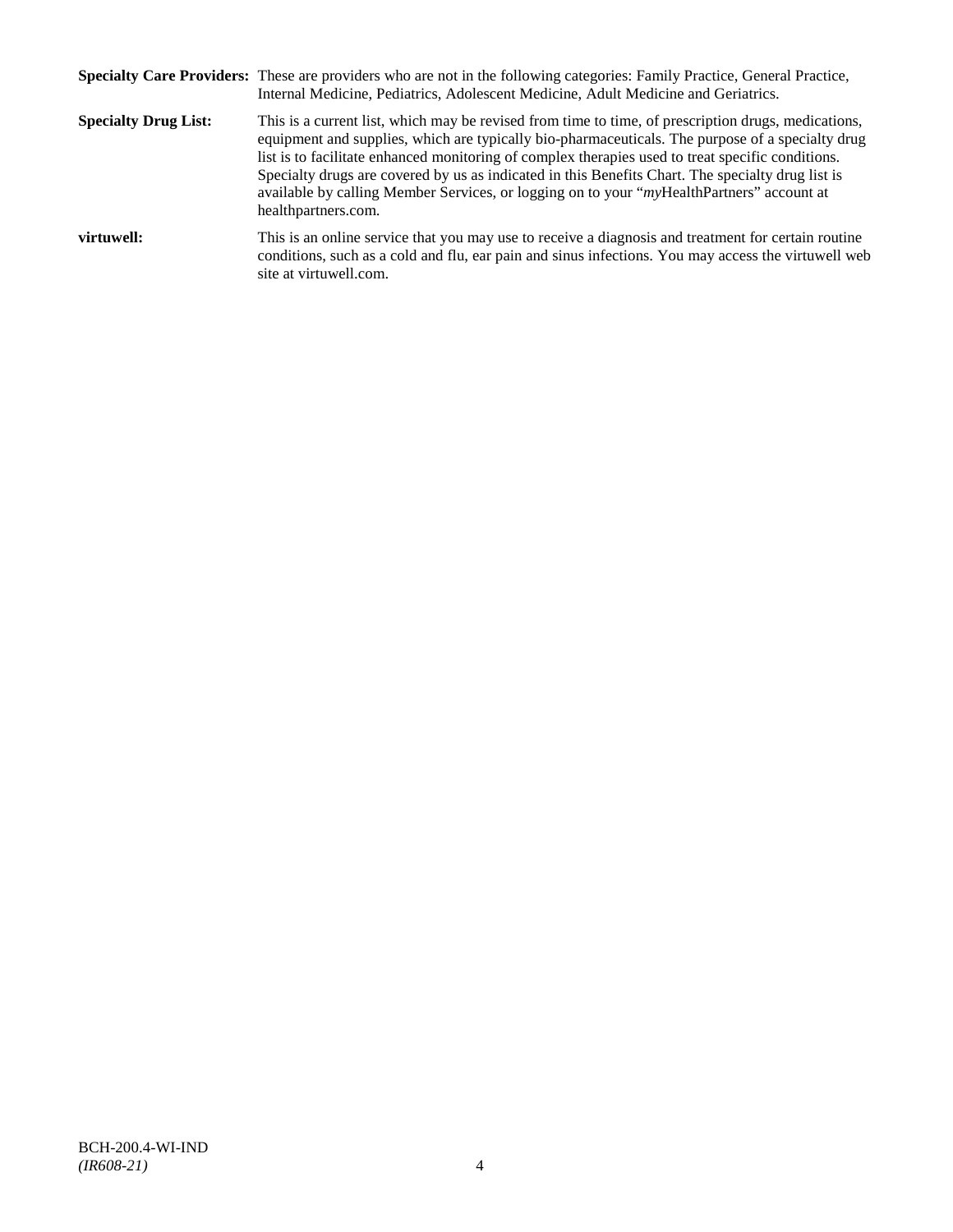### **DEDUCTIBLES AND OUT-OF-POCKET LIMITS**

#### **Individual Calendar Year Deductible**

| <b>Network Benefits</b> | <b>Non-Network Benefits</b> |
|-------------------------|-----------------------------|
| \$1,100                 | \$20,000                    |

### **Family Calendar Year Deductible**

| <b>Network Benefits</b> | <b>Non-Network Benefits</b> |
|-------------------------|-----------------------------|
| \$2,200                 | \$40,000                    |

Your individual and family deductible amounts may be indexed to allow for changes under Federal rules.

Your plan has an embedded deductible. This means once a member meets the individual deductible, the plan begins paying benefits for that person. If two or more members of the family meet the family deductible, the plan begins paying benefits for all members of the family, regardless of whether each member has met the individual deductible. However, a member may not contribute more than the individual deductible toward the family deductible.

Separate deductibles must be satisfied under the Network Benefits and Non-Network Benefits.

Any amounts paid or reimbursed by a third party, including but not limited to: point of service rebates, manufacturer coupons, manufacturer debit cards or other forms of direct reimbursement to an Insured for a product or service, will not apply toward your deductible, to the extent permitted under state and federal law.

### **Individual Calendar Year Out-of-Pocket Limit**

| Network Benefits | <b>Non-Network Benefits</b> |
|------------------|-----------------------------|
| \$2,850          | None.                       |

#### **Family Calendar Year Out-of-Pocket Limit**

| <b>Network Benefits</b> | <b>Non-Network Benefits</b> |
|-------------------------|-----------------------------|
| \$5,700                 | None.                       |

Your individual and family out-of-pocket amounts may be indexed to allow for changes under Federal rules.

Separate Out-of-Pocket Limits must be satisfied under Network Benefits and Non-Network Benefits.

Non-Network Benefits above the usual and customary charge will not apply to the individual or family Out-of-Pocket.

Any amounts paid or reimbursed by a third party, including but not limited to: point of service rebates, manufacturer coupons, manufacturer debit cards or other forms of direct reimbursement to an Insured for a product or service, will not apply as an outof-pocket expense, to the extent permitted under state and federal law.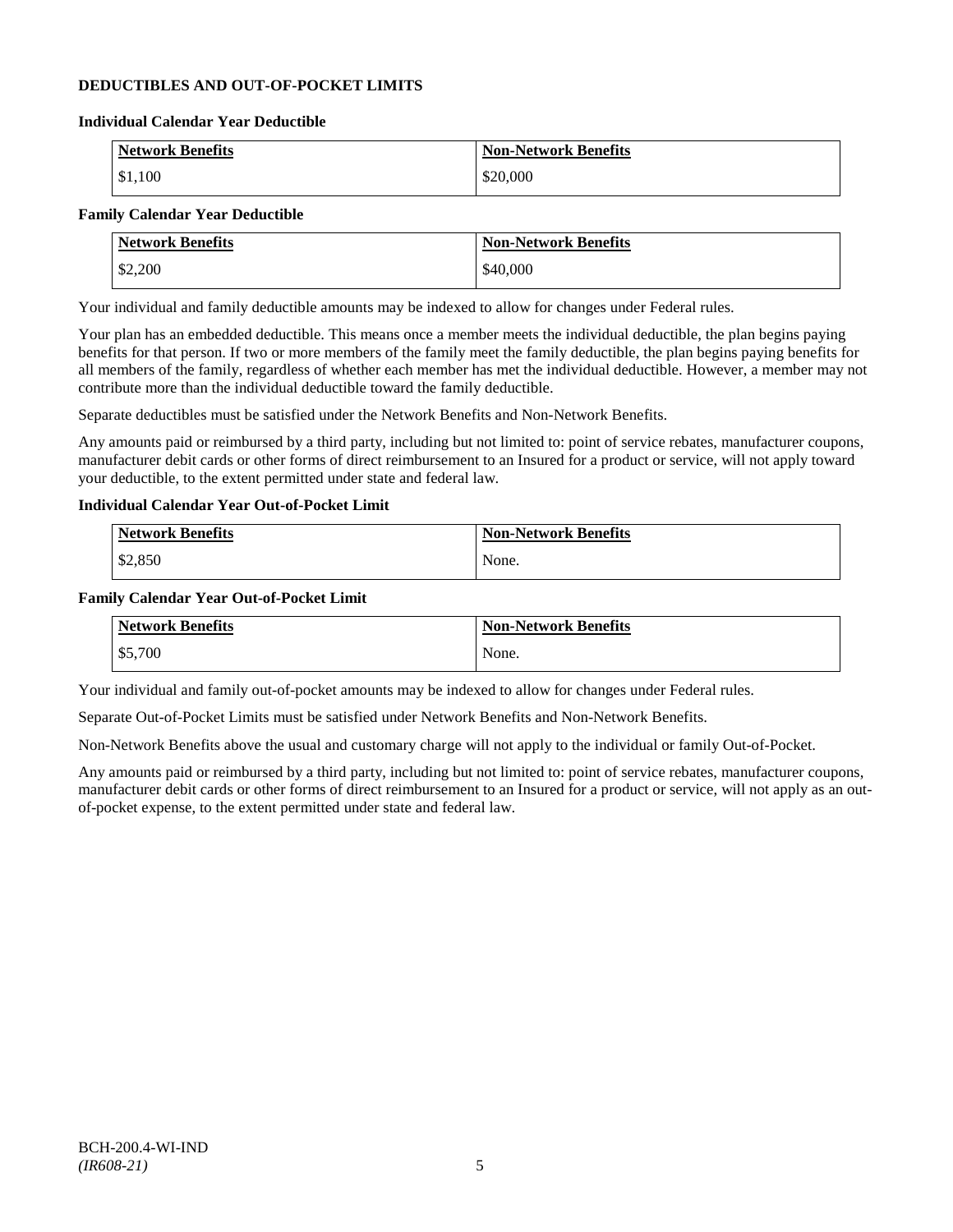# **AMBULANCE AND MEDICAL TRANSPORTATION**

### **Covered Services:**

We cover ambulance and medical transportation for medical emergencies and as shown below.

We also cover medically necessary, non-emergency transportation if it meets our medical coverage criteria.

Covered services are based on established medical policies, which are subject to periodic review and modification by the medical directors. These medical policies (medical coverage criteria) and applicable prior authorization requirements are available by calling Member Services, or logging on to your "*my*HealthPartners" account a[t healthpartners.com.](http://www.healthpartners.com/)

#### **Ambulance and Medical Transportation (other than non-emergency fixed wing air ambulance transportation)**

| Network Benefits             | <b>Non-Network Benefits</b> |
|------------------------------|-----------------------------|
| 95% of the charges incurred. | See Network Benefits.       |

#### **Non-Emergency Fixed Wing Air Ambulance Transportation**

| <b>Network Benefits</b>      | <b>Non-Network Benefits</b>  |
|------------------------------|------------------------------|
| 95% of the charges incurred. | 50% of the charges incurred. |

#### **Not Covered:**

See "Services Not Covered" in your Policy.

### **AUTISM TREATMENT**

#### **Covered Services:**

Your network provider will coordinate the prior authorization process for any autism treatment services. You may call Member Services at 952-967-7540 or toll-free at 1-888-360-0622 if you have any questions or concerns regarding the authorization process.

Please call Member Services at 952-967-7540 or toll-free at 1-888-360-0622 to request authorization for autism treatment services from a Non-Network provider.

We cover prior authorized evidence-based intensive-level and non-intensive-level treatment of autism spectrum disorders (autism disorder, Asperger's syndrome or pervasive development disorder not otherwise specified).

Covered services are based on established medical policies, which are subject to periodic review and modification by the medical directors. These medical policies (medical coverage criteria) are available by calling Member Services, or logging on to your "*my*HealthPartners" account at [healthpartners.com.](http://www.healthpartners.com/)

**Intensive-Level Services for children diagnosed with autism spectrum disorders.** Intensive-level services must begin on or after two years of age and end before nine years of age. Intensive-level services, on average, are services provided for more than 20 hours of treatment per week. (The average number of hours a week is calculated over a 6-month period.)

| <b>Network Benefits</b>                                                                                  | <b>Non-Network Benefits</b>                                              |
|----------------------------------------------------------------------------------------------------------|--------------------------------------------------------------------------|
| 100% of the charges incurred, subject to a copayment of<br>\$15 per visit.<br>Deductible does not apply. | 50% of the charges incurred.<br>Limited to 235 visits per calendar year. |
| Limited to 235 visits per calendar year.                                                                 |                                                                          |

The maximum number of visits is combined for Network Benefits and Non-Network Benefits.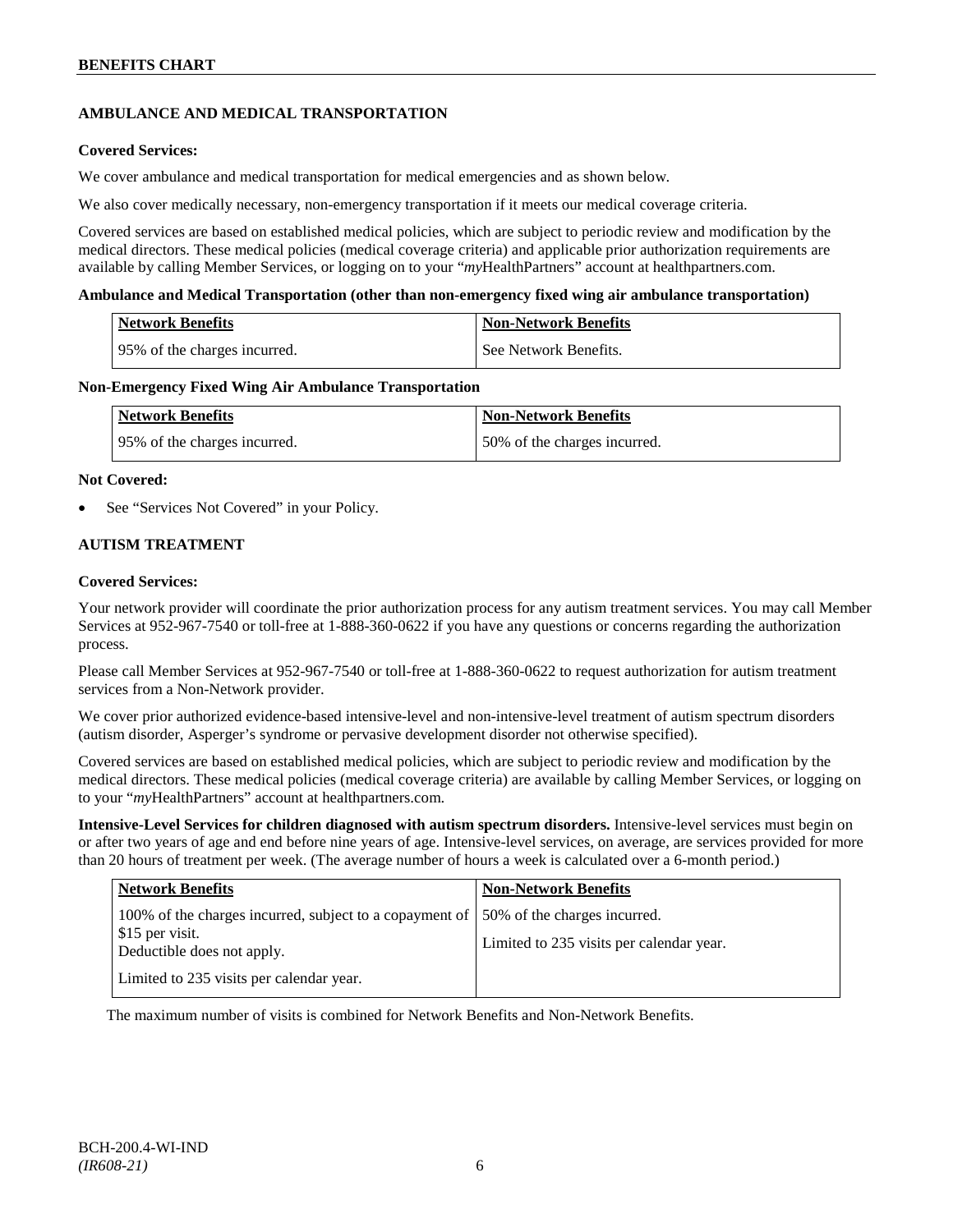### **Intensive-Level Services Lifetime Maximum Benefit**

| <b>Network Benefits</b>                               | <b>Non-Network Benefits</b>                           |
|-------------------------------------------------------|-------------------------------------------------------|
| 4 years of cumulative services under this plan or any | 4 years of cumulative services under this plan or any |
| other plan.                                           | other plan.                                           |

### **Non-intensive-Level Services for Insureds diagnosed with autism spectrum disorders**

| <b>Network Benefits</b>                                                                                    | <b>Non-Network Benefits</b>                                              |
|------------------------------------------------------------------------------------------------------------|--------------------------------------------------------------------------|
| 100% of the charges incurred, subject to a copayment of  <br>\$15 per visit.<br>Deductible does not apply. | 50% of the charges incurred.<br>Limited to 120 visits per calendar year. |
| Limited to 120 visits per calendar year.                                                                   |                                                                          |

The maximum number of visits is combined for Network Benefits and Non-Network Benefits.

### **Not Covered:**

See "Services Not Covered" in your Policy.

### **BEHAVIORAL HEALTH SERVICES**

#### **Covered Services:**

Covered services are based on established medical policies, which are subject to periodic review and modification by the medical directors. These medical policies (medical coverage criteria) are available by calling Member Services, or logging on to your "*my*HealthPartners" account at [healthpartners.com.](http://www.healthpartners.com/)

**Transitional Treatment Services.** These are services for the treatment of nervous or mental disorders, alcoholism or other drug abuse problems which are provided to an Insured in a less restrictive manner than are inpatient hospital services but in a more intensive manner than are outpatient services. Transitional treatment services are services offered by a provider, and certified by the Wisconsin Department of Health Services for each of the following (except the last bulleted item):

- Mental health services for covered adults in a day treatment program.
- Mental health services for covered children in a day hospital treatment program.
- Services for persons with chronic mental illness provided through a community support program.
- Residential treatment programs for alcohol and/or drug dependent covered persons.
- Alcohol and Other Drug Abuse (AODA) services in, a day treatment program.
- Services for persons who are experiencing a mental health crisis or who are in a situation likely to turn into a mental health crisis if support is not provided.
- Intensive outpatient programs for the treatment of psychoactive substance use disorders provided in accordance with the patient placement criteria of the American Society of Addiction Medicine.

### **Mental Health Services**

We cover services for mental health diagnoses as described in the Diagnostic and Statistical Manual of Mental Disorders – Fifth Edition (DSM 5) (most recent edition) that lead to significant disruption of function in your life.

We provide coverage for mental health treatment ordered by a Wisconsin court under a valid court order that is issued on the basis of a behavioral care evaluation performed by a licensed psychiatrist or doctoral level licensed psychologist, which includes a diagnosis and an individual treatment plan for care in the most appropriate, least restrictive environment. We must be given a copy of the court order and the behavioral care evaluation, and the service must be a covered benefit under your Policy, and the service must be provided by a network provider, or other provider as required by law.

**Outpatient Services:** We cover medically necessary outpatient professional mental health services for evaluation, crisis intervention, and treatment of mental health disorders.

A comprehensive diagnostic assessment will be made of each patient as the basis for a determination by a mental health professional, concerning the appropriate treatment and the extent of services required.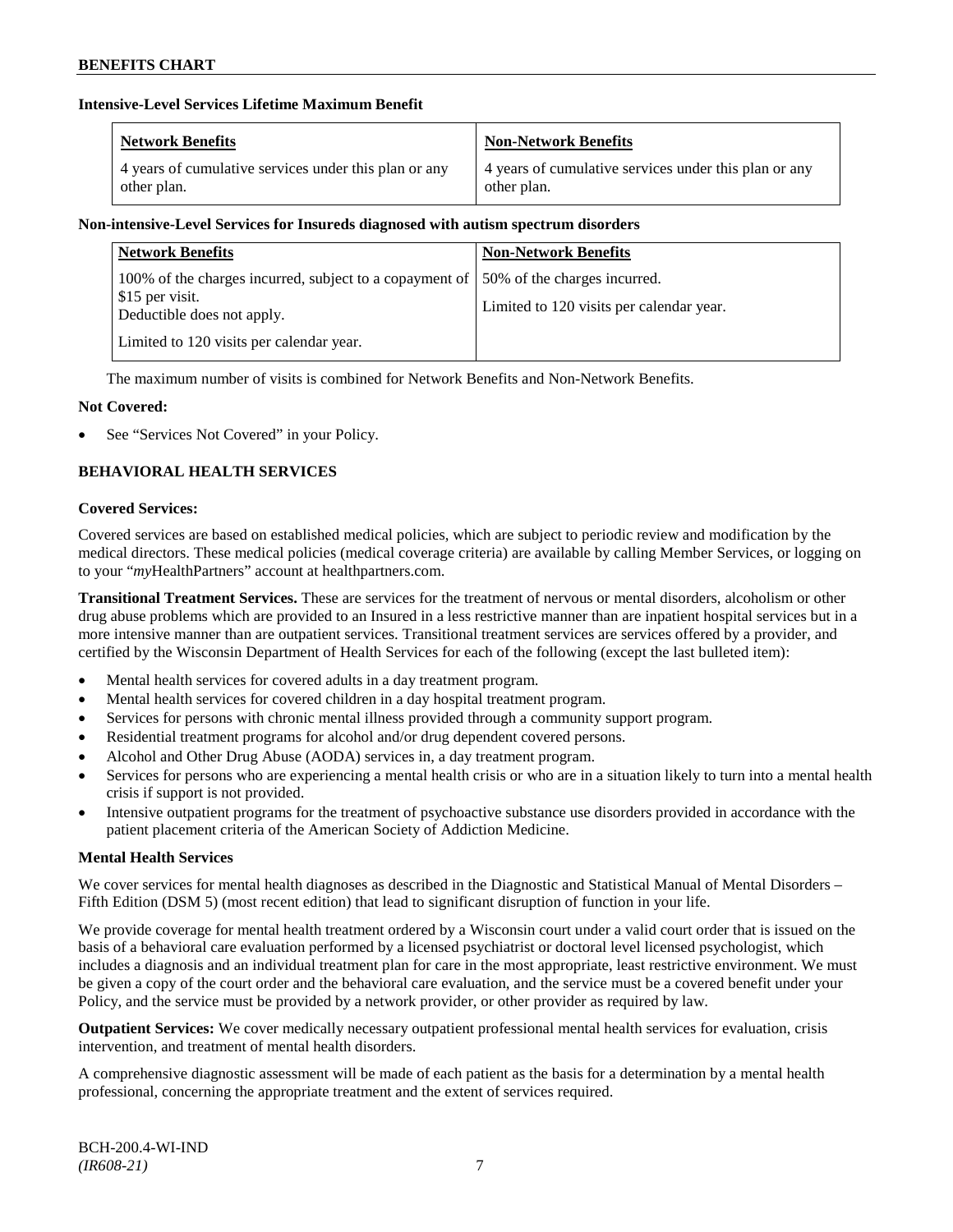# **BENEFITS CHART**

Outpatient services we cover for a diagnosed mental health condition include the following:

- Individual, group, family and multi-family therapy;
- Medication management provided by a physician, certified nurse practitioner, or physician's assistant;
- Psychological testing services for the purposes of determining the differential diagnoses and treatment planning for patients currently receiving behavioral health services;
- Partial hospitalization services in a licensed hospital or community mental health center;
- Psychotherapy and nursing services provided in the home if authorized by us; and
- Treatment for gender dysphoria that meets medical coverage criteria.

| <b>Network Benefits</b>                                                                                                               | <b>Non-Network Benefits</b>  |
|---------------------------------------------------------------------------------------------------------------------------------------|------------------------------|
| 100% of the charges incurred, subject to a copayment of<br>\$15 per visit.<br>Deductible does not apply.                              | 50% of the charges incurred. |
| For family therapy, only one copayment will be<br>charged, regardless of the number of Insureds primarily<br>involved in the therapy. |                              |

#### **Group Therapy**

| Network Benefits                                                                                                                                      | <b>Non-Network Benefits</b> |
|-------------------------------------------------------------------------------------------------------------------------------------------------------|-----------------------------|
| 100% of the charges incurred, subject to a copayment of 50% of the charges incurred.<br>$\frac{1}{2}$ \$7.50 per visit.<br>Deductible does not apply. |                             |

**Inpatient Services:** We cover medically necessary inpatient services in a hospital or licensed residential treatment facility and professional services for treatment of mental health disorders. Medical stabilization is covered under inpatient hospital services in the "Hospital and Skilled Nursing Facility Services" section.

We cover residential care for the treatment of eating disorders in a licensed facility, as an alternative to inpatient care, when it is medically necessary and your physician obtains authorization from us.

| <b>Network Benefits</b>      | <b>Non-Network Benefits</b>  |
|------------------------------|------------------------------|
| 95% of the charges incurred. | 50% of the charges incurred. |

**Transitional Treatment Services:** We cover transitional treatment services described above for treatment of mental and nervous disorders**.**

| Network Benefits                                                                                                                       | <b>Non-Network Benefits</b> |
|----------------------------------------------------------------------------------------------------------------------------------------|-----------------------------|
| 100% of the charges incurred, subject to a copayment of 150% of the charges incurred.<br>\$15 per visit.<br>Deductible does not apply. |                             |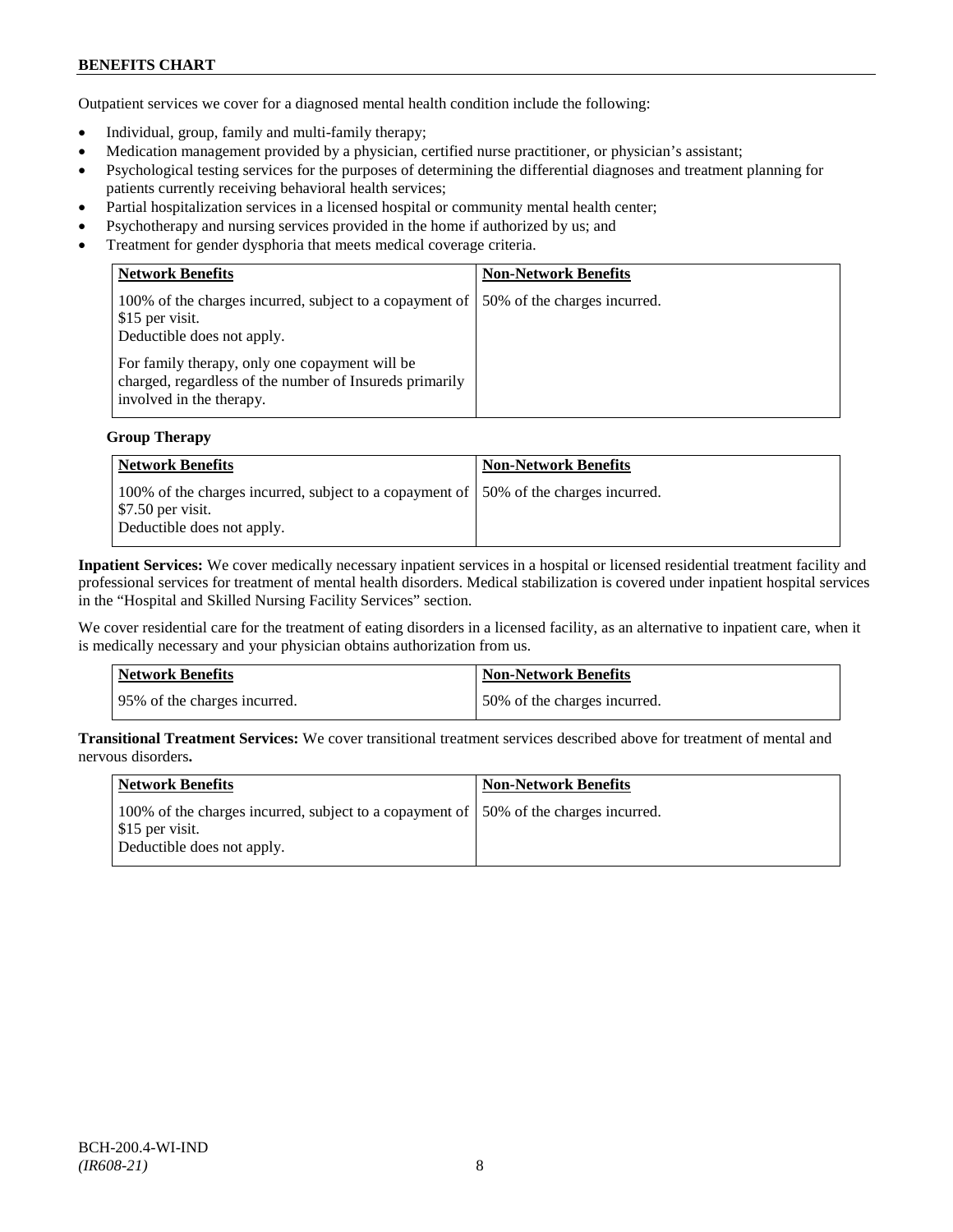### **Substance Abuse Treatment Services**

We cover medically necessary services for assessments by a licensed alcohol and drug counselor and treatment of Substance-Related Disorders as defined in the latest edition of the DSM 5.

**Outpatient Services:** We cover medically necessary outpatient professional services for diagnosis and treatment of alcoholism and other drug abuse problems. Chemical dependency treatment services must be provided by a program licensed by the local Department of Health Services.

Outpatient services we cover for a diagnosed substance abuse disorder include the following:

- Individual, group, family, and multi-family therapy provided in an office setting; and
- We cover opiate replacement therapy including methadone and buprenorphine treatment.

| <b>Network Benefits</b>                                                                                                               | <b>Non-Network Benefits</b>  |
|---------------------------------------------------------------------------------------------------------------------------------------|------------------------------|
| 100% of the charges incurred, subject to a copayment of<br>\$15 per visit.<br>Deductible does not apply.                              | 50% of the charges incurred. |
| For family therapy, only one copayment will be<br>charged, regardless of the number of Insureds primarily<br>involved in the therapy. |                              |

**Inpatient Services:** We cover medically necessary inpatient services in a hospital or a licensed residential primary treatment center.

We cover services provided in a hospital that is licensed by the local state and accredited by Medicare.

Detoxification Services: We cover detoxification services in a hospital or community detoxification facility if it is licensed by the local Department of Health Services.

| <b>Network Benefits</b>      | <b>Non-Network Benefits</b>  |
|------------------------------|------------------------------|
| 95% of the charges incurred. | 50% of the charges incurred. |

**Transitional Treatment Services:** We cover transitional treatment services described above for treatment of alcoholism or other drug abuse problems.

| <b>Network Benefits</b>                                                                                                                | <b>Non-Network Benefits</b> |
|----------------------------------------------------------------------------------------------------------------------------------------|-----------------------------|
| 100% of the charges incurred, subject to a copayment of 150% of the charges incurred.<br>\$15 per visit.<br>Deductible does not apply. |                             |

### **Additional Mental Health and Substance Abuse Benefits for a Dependent Child Who is a Student**

If a dependent child is a student in a school that is located in Wisconsin, but outside of our service area, we cover services as required under Wisconsin Statute 609.655.

| <b>Network Benefits</b>                                                                                                                | <b>Non-Network Benefits</b> |
|----------------------------------------------------------------------------------------------------------------------------------------|-----------------------------|
| 100% of the charges incurred, subject to a copayment of 150% of the charges incurred.<br>\$15 per visit.<br>Deductible does not apply. |                             |

### **Not Covered:**

See "Services Not Covered" in your Policy.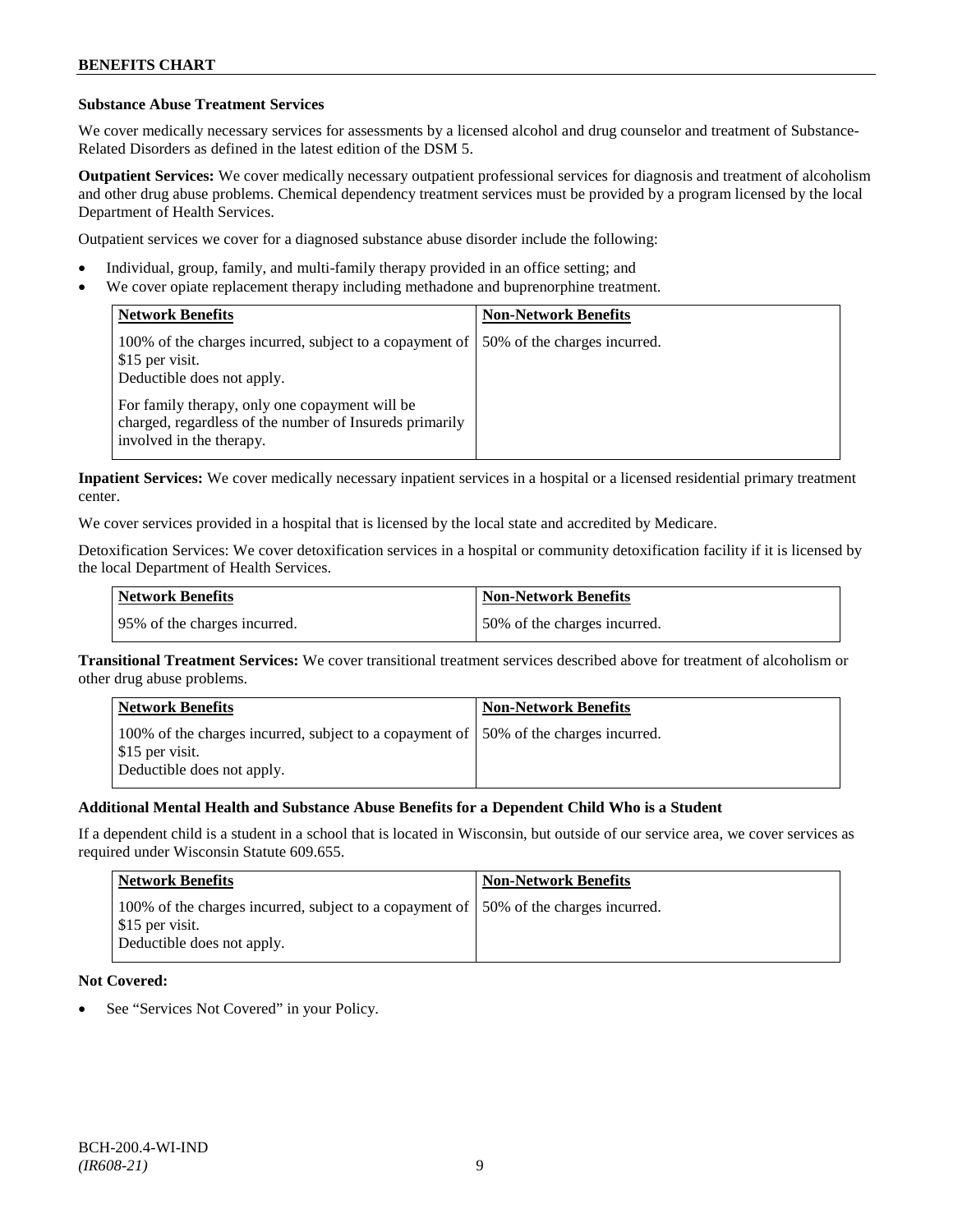### **CHIROPRACTIC SERVICES**

### **Covered Services:**

We cover chiropractic services for rehabilitative care. Chiropractic services are adjustments to any abnormal articulations of the human body, especially those of the spinal column, for the purpose of giving freedom of action to impinged nerves that may cause pain or deranged function.

Massage therapy which is performed in conjunction with other treatment/modalities by a chiropractor, is part of a prescribed treatment plan and is not billed separately is covered.

| <b>Network Benefits</b>                                                                                                                | <b>Non-Network Benefits</b> |
|----------------------------------------------------------------------------------------------------------------------------------------|-----------------------------|
| 100% of the charges incurred, subject to a copayment of 150% of the charges incurred.<br>\$35 per visit.<br>Deductible does not apply. |                             |

### **Not Covered:**

- Massage therapy for the purpose of comfort or convenience of the Insured.
- See "Services Not Covered" in your Policy.

### **CLINICAL TRIALS**

### **Covered Services:**

We cover certain routine services if you participate in a Phase I, Phase II, Phase III or Phase IV approved clinical trial that is conducted in relation to the prevention, detection, or treatment of cancer or other life-threatening disease or condition as defined in the Affordable Care Act. Approved clinical trials include (1) federally funded trials when the study or investigation is approved or funded by any of the federal agencies defined in the Public Health Services Act, section 2709 (d) (1) (A); (2) the study or investigation is conducted under an investigational new drug application reviewed by the Food and Drug Administration; and (3) the study or investigation is a drug trial that is exempt from having such an investigational new drug application. We cover routine patient costs for services that would be eligible under the Policy and this Benefits Chart if the service were provided outside of a clinical trial.

| <b>Network Benefits</b>                               | <b>Non-Network Benefits</b>                           |
|-------------------------------------------------------|-------------------------------------------------------|
| Coverage level is same as corresponding Network       | Coverage level is same as corresponding Non-Network   |
| Benefits, depending on type of service provided, such | Benefits, depending on type of service provided, such |
| as Office Visits for Illness or Injury, Inpatient or  | as Office Visits for Illness or Injury, Inpatient or  |
| <b>Outpatient Hospital Services.</b>                  | <b>Outpatient Hospital Services.</b>                  |

### **Not Covered:**

- The investigative or experimental item, device or service itself.
- Items or services that are provided solely to satisfy data collection and analysis needs and that are not used in the direct clinical management of the patient.
- A service that is clearly inconsistent with widely accepted and established standards of care for a particular diagnosis.
- See "Services Not Covered" in your Policy.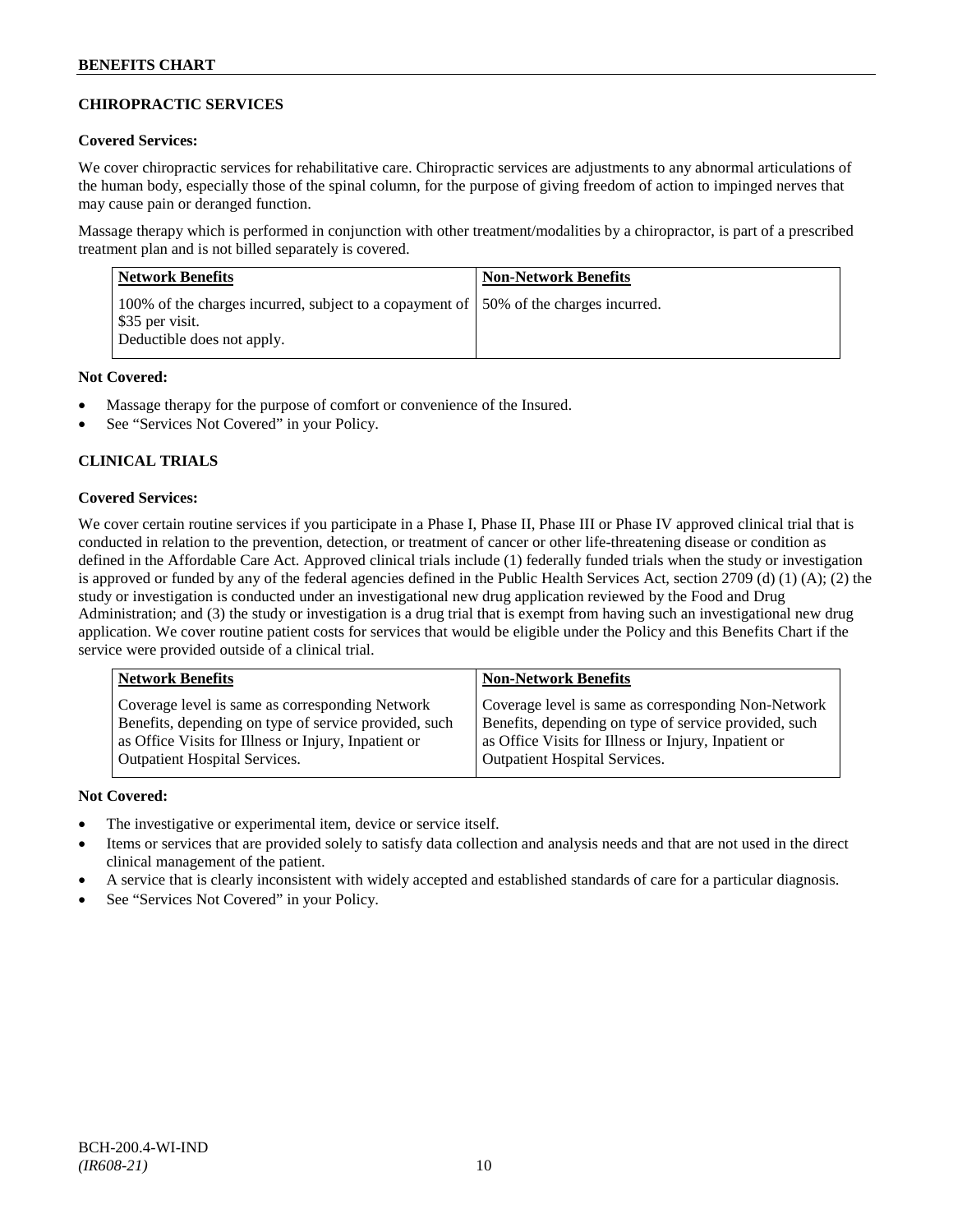### **DENTAL SERVICES**

### **Covered Services:**

We cover services as described below.

**Accidental Dental Services:** We cover services dentally necessary to treat and restore damage done to sound, natural, unrestored teeth as a result of an accidental injury. Coverage is for damage caused by external trauma to face and mouth only, not for cracked or broken teeth, which result from biting or chewing. We cover restorations, root canals, crowns and replacement of teeth lost that are directly related to the accident in which the Insured was involved. We cover initial exams, xrays and palliative treatment including extractions, and other oral surgical procedures directly related to the accident. Subsequent treatment must be initiated within the Policy's time-frame and must be directly related to the accident. We do not cover restoration and replacement of teeth that are not "sound and natural" at the time of the accident.

Full mouth rehabilitation to correct occlusion (bite) and malocclusion (misaligned teeth not due to the accident) are not covered.

When an implant-supported dental prosthetic treatment is pursued, benefits are limited to the amount that would be paid toward the placement of a removable dental prosthetic appliance that could be used in the absence of implant treatment.

| Network Benefits             | <b>Non-Network Benefits</b> |
|------------------------------|-----------------------------|
| 95% of the charges incurred. | No coverage.                |

For all accidental dental services, treatment and/or restoration must be initiated within six months of the date of the injury. Coverage is limited to the initial course of treatment and/or initial restoration. Services must be provided within twentyfour months of the date of injury to be covered.

#### **Medical Referral Dental Services**

**Medically Necessary Outpatient Dental Services:** We cover medically necessary outpatient dental services. Coverage is limited to dental services required for treatment of an underlying medical condition, e.g., removal of teeth to complete radiation treatment for cancer of the jaw, cysts and lesions.

| Network Benefits             | <b>Non-Network Benefits</b>  |
|------------------------------|------------------------------|
| 95% of the charges incurred. | 50% of the charges incurred. |

**Medically Necessary Hospitalization and Anesthesia for Dental Care:** We cover medically necessary hospitalization and anesthesia for dental care. This is limited to charges incurred by an Insured who: (1) is a child under age  $5$ ; (2) is severely disabled; (3) has a medical condition, and requires hospitalization or general anesthesia for dental care treatment; or (4) is a child between ages 5 and 12 and care in dental offices has been attempted unsuccessfully and usual methods of behavior modification have not been successful, or when extensive amounts of restorative care, exceeding 4 appointments, are required.

Coverage is limited to facility and anesthesia charges. Oral surgeon/dentist professional fees are not covered. The following are examples, though not all-inclusive, of medical conditions which may require hospitalization for dental services: severe asthma, severe airway obstruction or hemophilia. Hospitalization required due to the behavior of the Insured or due to the extent of the dental procedure is not covered.

| Network Benefits             | <b>Non-Network Benefits</b>   |
|------------------------------|-------------------------------|
| 95% of the charges incurred. | 150% of the charges incurred. |

**Medical Complications of Dental Care:** We cover medical complications of dental care. Treatment must be medically necessary care and related to medical complications of non-covered dental care, including complications of the head, neck, or substructures.

| <b>Network Benefits</b>      | <b>Non-Network Benefits</b>  |
|------------------------------|------------------------------|
| 95% of the charges incurred. | 50% of the charges incurred. |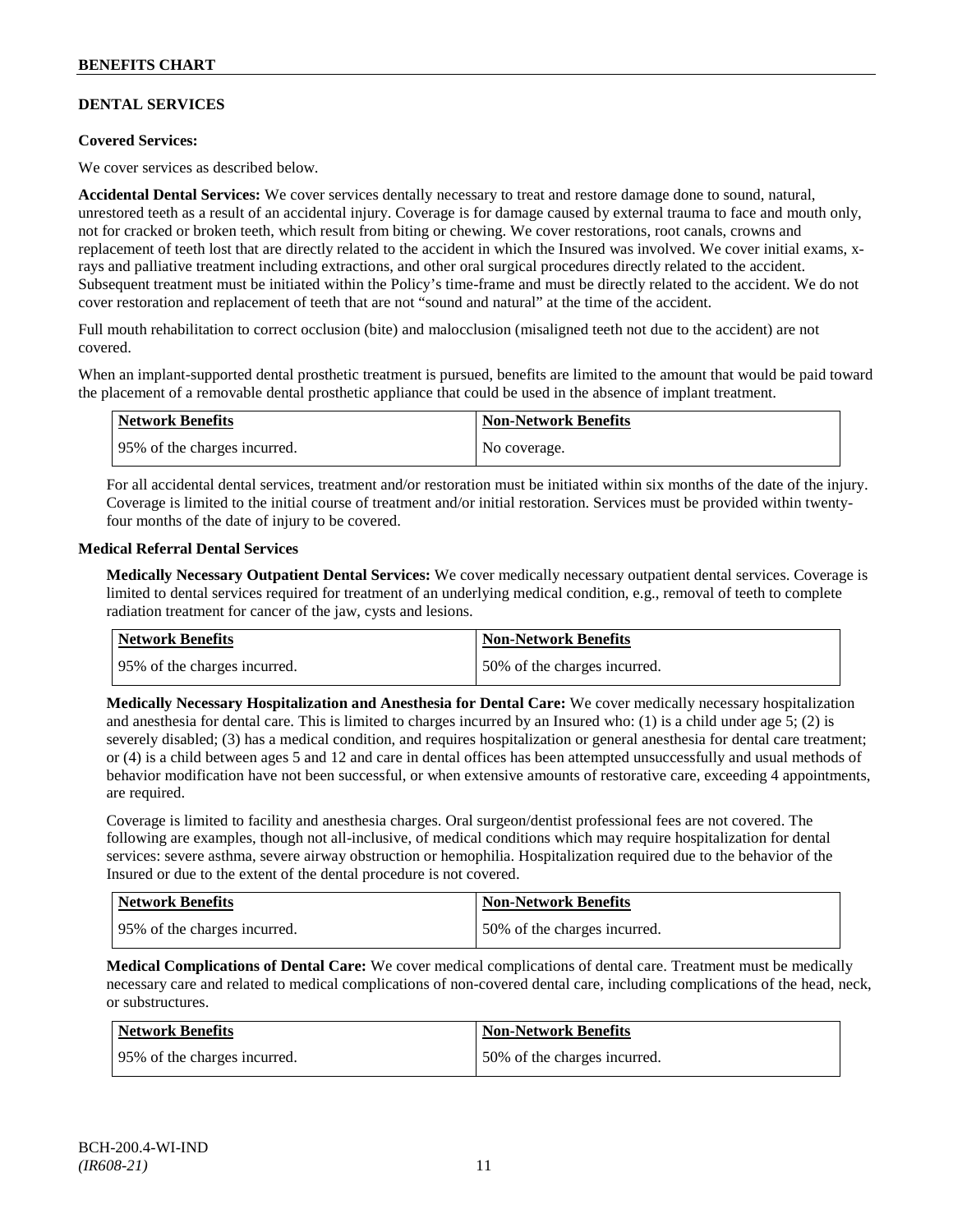**Oral Surgery:** We cover oral surgery. Coverage is limited to treatment of medical conditions requiring oral surgery, such as treatment of oral neoplasm, non-dental cysts, fracture of the jaw, trauma of the mouth and jaw, and any other oral surgery procedures provided as medically necessary dental services.

| Network Benefits             | <b>Non-Network Benefits</b>  |
|------------------------------|------------------------------|
| 95% of the charges incurred. | 50% of the charges incurred. |

**Treatment of Cleft Lip and Cleft Palate:** We cover treatment of cleft lip and cleft palate of a dependent child, including orthodontic treatment and oral surgery directly related to the cleft. Dental services which are not required for the treatment of cleft lip or cleft palate are not covered. If a dependent child covered under your Policy is also covered under a dental plan which includes orthodontic services, that dental plan shall be considered primary for the necessary orthodontic services. Oral appliances are subject to the same copayment, conditions and limitations as durable medical equipment.

|                                                                                                                                                                                                                                                                                                         | <b>Network Benefits</b>                         | <b>Non-Network Benefits</b>                         |
|---------------------------------------------------------------------------------------------------------------------------------------------------------------------------------------------------------------------------------------------------------------------------------------------------------|-------------------------------------------------|-----------------------------------------------------|
| Benefits, depending on type of service provided, such<br>Benefits, depending on type of service provided, such<br>as Office Visits for Illness or Injury, Inpatient or<br>as Office Visits for Illness or Injury, Inpatient or<br>Outpatient Hospital Services.<br><b>Outpatient Hospital Services.</b> | Coverage level is same as corresponding Network | Coverage level is same as corresponding Non-Network |

**Treatment of Temporomandibular Disorder (TMD) and Craniomandibular Disorder (CMD):** We cover diagnostic procedures, surgical treatment and non-surgical treatment (including intraoral splint therapy devices) for temporomandibular disorder (TMD) and craniomandibular disorder (CMD), which is medically necessary care. Dental services which are not required to directly treat TMD or CMD are not covered.

| <b>Network Benefits</b>      | <b>Non-Network Benefits</b>  |
|------------------------------|------------------------------|
| 95% of the charges incurred. | 50% of the charges incurred. |

### **Not Covered:**

- Dental treatment, procedures or services not listed in this Benefits Chart.
- Accident-related dental services if treatment is: (1) provided to teeth which are not sound and natural; (2) to teeth which have been restored; (3) initiated beyond six months from the date of the injury; (4) received beyond the initial treatment or restoration; or (5) received beyond twenty-four months from the date of injury.
- Accident-related dental services by a Non-Network provider.
- Oral surgery to remove wisdom teeth.
- Orthognathic treatment or procedures and all related services.
- See "Services Not Covered" in your Policy.

# **DIAGNOSTIC IMAGING SERVICES**

### **Covered Services:**

We cover diagnostic imaging, when ordered by a provider and provided in a clinic or outpatient hospital facility.

For Network Benefits, non-emergent, scheduled outpatient Magnetic Resonance Imaging (MRI) and Computed Tomography (CT) must be provided at a designated facility. Your physician or facility will obtain or verify prior authorization for these services, as needed.

We cover services provided in a clinic or outpatient hospital facility. To see the benefit level for inpatient hospital or skilled nursing facility services, see benefits under Inpatient Hospital and Skilled Nursing Facility Services.

### **Outpatient Magnetic Resonance Imaging (MRI) and Computed Tomography (CT)**

| <b>Network Benefits</b>      | <b>Non-Network Benefits</b>  |
|------------------------------|------------------------------|
| 95% of the charges incurred. | 50% of the charges incurred. |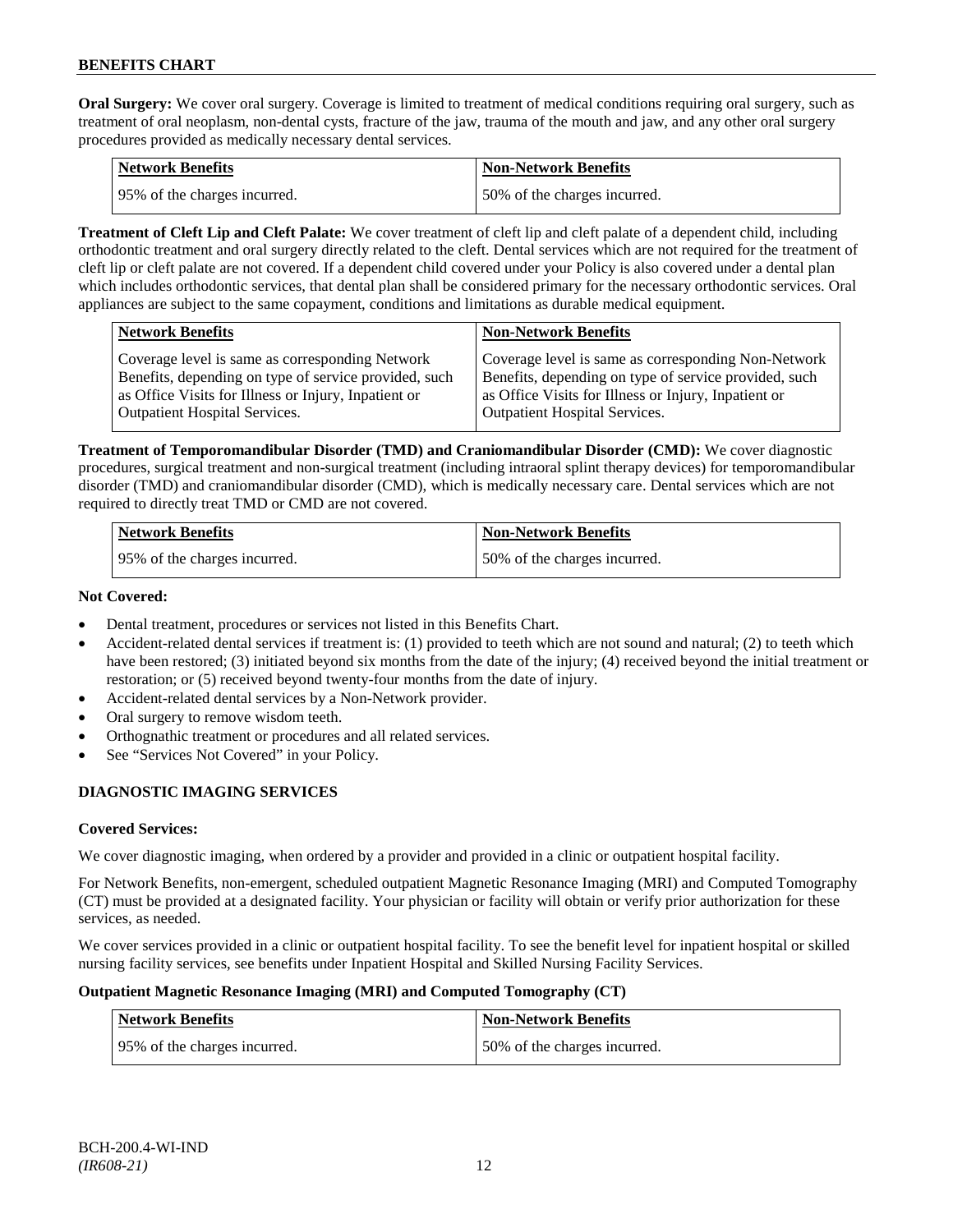#### **All Other Outpatient Diagnostic Imaging Services**

#### **Services for Illness or Injury**

| Network Benefits             | <b>Non-Network Benefits</b>  |
|------------------------------|------------------------------|
| 95% of the charges incurred. | 50% of the charges incurred. |

#### **Preventive Services (MRI/CT procedures are not considered preventive)**

Diagnostic imaging services associated with preventive services are covered at the benefit level shown in the "Preventive Services" section of this Benefits Chart.

### **Not Covered:**

See "Services Not Covered" in your Policy.

### **DURABLE MEDICAL EQUIPMENT, PROSTHETICS, ORTHOTICS AND SUPPLIES**

#### **Covered Services:**

We cover equipment and services, as described below.

We cover durable medical equipment and services, prosthetics, orthotics, and supplies, subject to the limitations below, including certain disposable supplies, enteral feedings and the following diabetic supplies and equipment: glucose monitors, insulin pumps limited to the purchase of one pump per year, syringes, blood and urine test strips and other diabetic supplies as deemed medically appropriate and necessary, for Insureds with gestational, Type I or Type II diabetes.

We cover external hearing aids, cochlear implants, and related treatment prescribed by a physician or by a licensed audiologist for Insureds under 18 years of age who have hearing loss.

We also cover basic hearing aids for Insureds age 18 or older for the correction of a hearing impairment.

Osseointegrated or bone-anchored hearing aids are only covered for Insureds who have hearing loss that is not correctable by any other procedure.

Hearing aids are limited to one basic, standard hearing aid for each ear every three years.

A basic hearing aid is defined as a hearing device that consists of a microphone, amplifier, volume control, battery and receiver. It does not include upgrades above and beyond the functionality of a basic hearing aid, including, but not limited to, hearing improvements for group settings, background noise, Bluetooth/remote control functionality, or extended warranties. Charges for upgrades above the cost of a basic, standard hearing aid are not covered.

| <b>Network Benefits</b>       | <b>Non-Network Benefits</b>  |
|-------------------------------|------------------------------|
| 195% of the charges incurred. | 50% of the charges incurred. |

#### **Special Dietary Treatment for Phenylketonuria (PKU) if it meets our medical coverage criteria**

| <b>Network Benefits</b>      | <b>Non-Network Benefits</b>  |
|------------------------------|------------------------------|
| 95% of the charges incurred. | 50% of the charges incurred. |

#### **Oral Amino Acid Based Elemental Formula if it meets our medical coverage criteria**

| <b>Network Benefits</b>      | Non-Network Benefits          |
|------------------------------|-------------------------------|
| 95% of the charges incurred. | 150% of the charges incurred. |

#### **Limitations:**

Coverage of durable medical equipment is limited by the following.

- No more than a 90-day supply of diabetic supplies are covered and dispensed at a time.
- Payment will not exceed the cost of an alternate piece of equipment or service that is effective and medically necessary.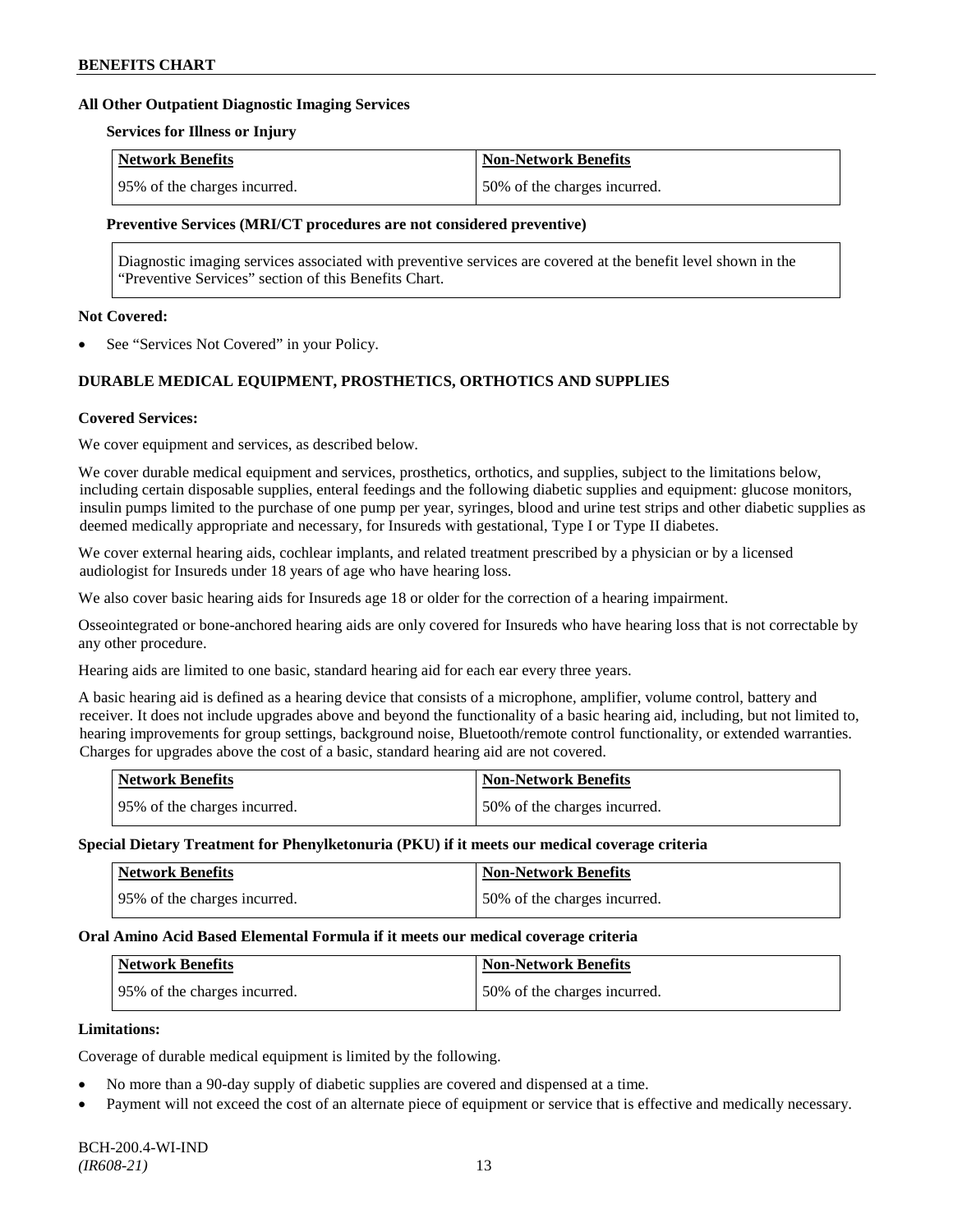# **BENEFITS CHART**

- For prosthetic benefits, other than oral appliances for cleft lip and cleft palate, payment will not exceed the cost of an alternate piece of equipment or service that is effective, medically necessary and enables Insureds to conduct standard activities of daily living.
- We reserve the right to determine if an item will be approved for rental vs. purchase.
- We require that certain diabetic supplies and equipment be purchased at a pharmacy.
- Diabetic supplies and equipment are limited to certain models and brands.
- Durable medical equipment and supplies must be obtained from or repaired by approved vendors.
- Covered services and supplies are based on established medical policies which are subject to periodic review and modification by the medical directors. Our medical policy for diabetic supplies includes information on our required models and brands. These medical policies (medical coverage criteria) are available by calling Member Services, or logging on to your "*my*HealthPartners" account at [healthpartners.com.](http://www.healthpartners.com/)

### **Not Covered:**

Items which are not eligible for coverage include, but are not limited to:

- Replacement or repair of any covered items, if the items are (i) damaged or destroyed by misuse, abuse or carelessness, (ii) lost; or (iii) stolen.
- Duplicate or similar items.
- Labor and related charges for repair of any covered items which are more than the cost of replacement by an approved vendor.
- Sales tax, mailing, delivery charges, service call charges.
- Items which are primarily educational in nature or for hygiene, vocation, comfort, convenience or recreation.
- Communication aids or devices: equipment to create, replace or augment communication abilities including, but not limited to, speech processors, receivers, communication boards, or computer or electronic assisted communication.
- Implantable and osseointegrated or bone-anchored hearing aids and their fitting, except as specifically described in this Benefits Chart. This exclusion does not apply to cochlear implants.
- Eyeglasses, contact lenses and their fitting, measurement and adjustment, except as specifically described in this Benefits Chart.
- Hair prostheses (wigs).
- Household equipment which primarily has customary uses other than medical, such as, but not limited to, exercise cycles, air purifiers, central or unit air conditioners, water purifiers, non-allergenic pillows, mattresses or waterbeds.
- Household fixtures including, but not limited to, escalators or elevators, ramps, swimming pools and saunas.
- Modifications to the structure of the home including, but not limited to, wiring, plumbing or charges for installation of equipment.
- Vehicle, car or van modifications including, but not limited to, hand brakes, hydraulic lifts and car carrier.
- Rental equipment while owned equipment is being repaired by non-contracted vendors, beyond one month rental of medically necessary equipment.
- Other equipment and supplies, including, but not limited to assistive devices, that we determine are not eligible for coverage.
- See "Services Not Covered" in your Policy.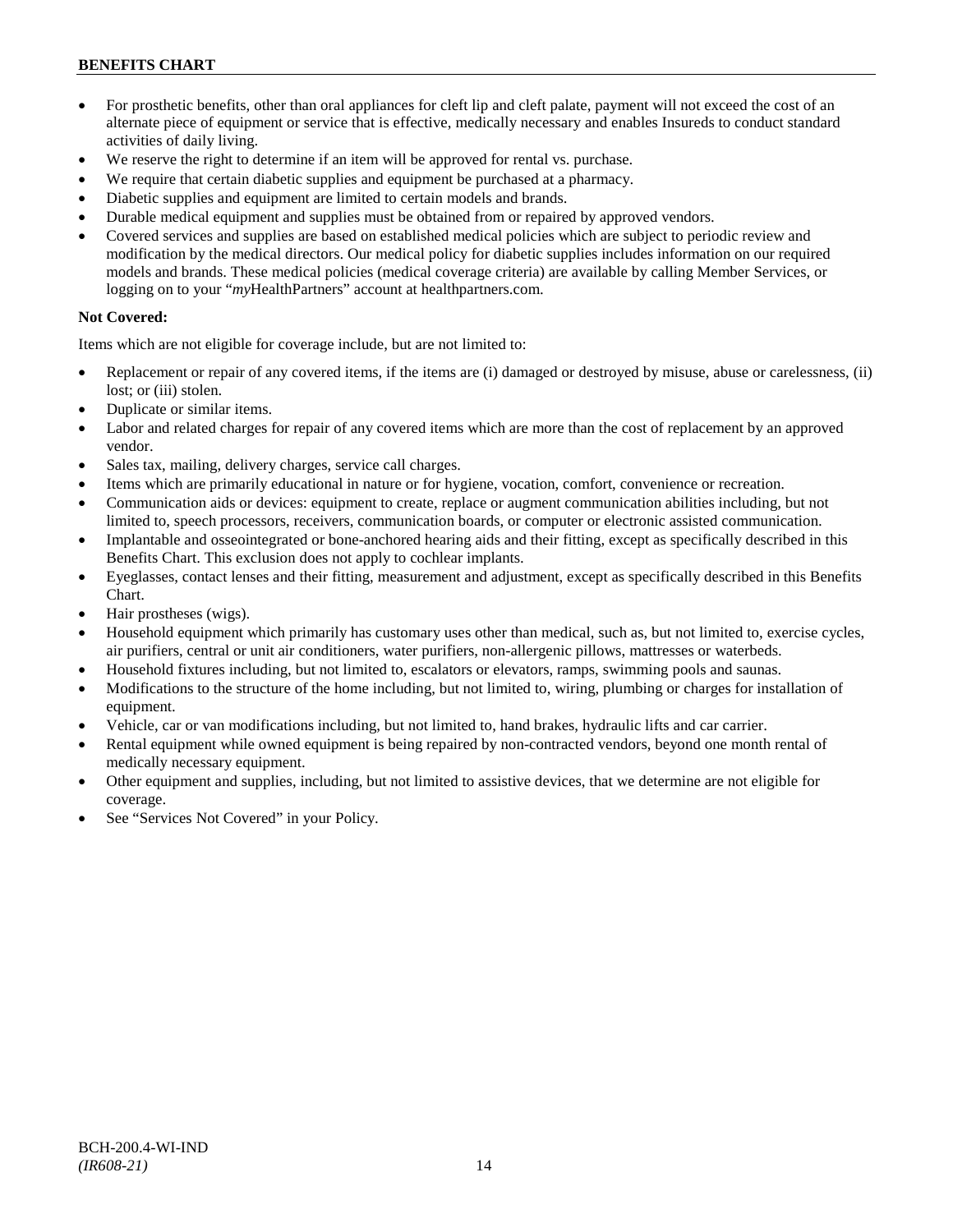### **BENEFITS CHART**

### **EMERGENCY AND URGENTLY NEEDED CARE SERVICES**

### **Covered Services:**

We cover services for emergency care and urgently needed care if the services are otherwise eligible for coverage under your Policy.

**Urgently Needed Care.** These are services to treat an unforeseen illness or injury that:

- are required in order to prevent a serious deterioration in your health, and
- cannot be delayed until the next available clinic or office hours.

| Network Benefits                                                                                                                       | <b>Non-Network Benefits</b> |
|----------------------------------------------------------------------------------------------------------------------------------------|-----------------------------|
| 100% of the charges incurred, subject to a copayment of 150% of the charges incurred.<br>\$35 per visit.<br>Deductible does not apply. |                             |

**Emergency Care.** These are services to treat:

- the sudden, unexpected onset of illness or injury which, if left untreated or unattended until the next available clinic or office hours, would result in hospitalization, or
- a condition requiring professional health services immediately necessary to preserve life or stabilize health.

When reviewing claims for coverage of emergency services, our medical director will take into consideration a reasonable layperson's belief that the circumstances required immediate medical care that could not wait until the next working day or next available clinic appointment.

#### **Emergency Care in a Hospital Emergency Room, including Professional Services of a Physician**

| Network Benefits              | <b>Non-Network Benefits</b> |
|-------------------------------|-----------------------------|
| 195% of the charges incurred. | See Network Benefits.       |

#### **Inpatient Emergency Care in a Hospital**

| <b>Network Benefits</b>      | <b>Non-Network Benefits</b> |
|------------------------------|-----------------------------|
| 95% of the charges incurred. | See Network Benefits.       |

### **Not Covered:**

See "Services Not Covered" in your Policy.

### **GENE THERAPY**

### **Covered Services:**

We cover gene therapy treatment that meets our current medical coverage criteria.

| <b>Network Benefits</b>                                                                                                                                                                                 | <b>Non-Network Benefits</b> |
|---------------------------------------------------------------------------------------------------------------------------------------------------------------------------------------------------------|-----------------------------|
| Coverage level is same as corresponding Network<br>Benefit, depending on type of service provided, such as<br>Office Visits for Illness or Injury, Inpatient or<br><b>Outpatient Hospital Services.</b> | No coverage.                |

### **Limitations:**

- Gene therapy must be provided by a designated provider.
- Specific types of gene therapy are limited to therapies and conditions specified in our medical coverage criteria.

### **Not Covered:**

See "Services Not Covered" in your Policy.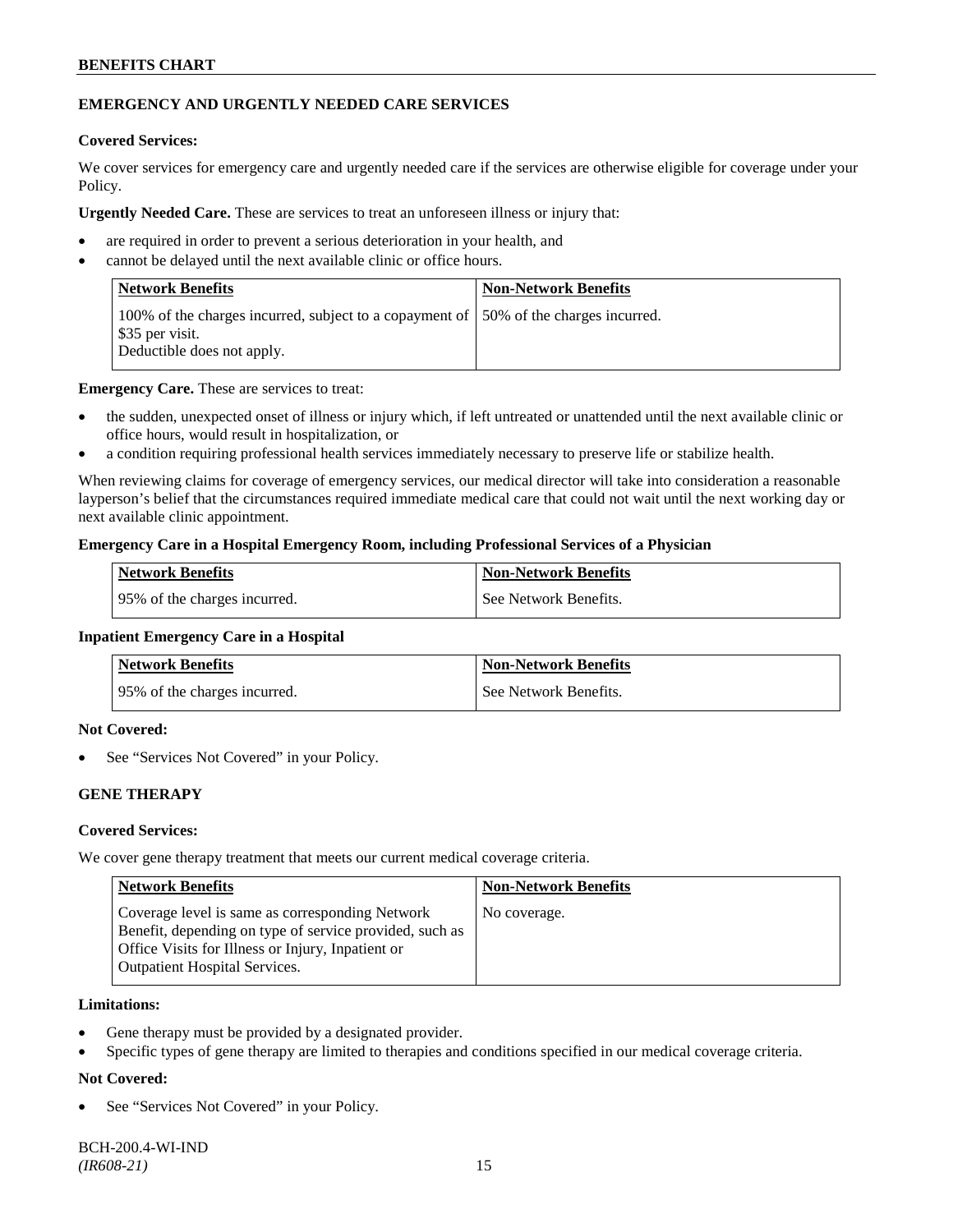### **HEALTH EDUCATION**

### **Covered Services:**

We cover education for preventive services and education for the management of chronic health problems (such as diabetes).

| Network Benefits                                            | <b>Non-Network Benefits</b>  |
|-------------------------------------------------------------|------------------------------|
| 100% of the charges incurred.<br>Deductible does not apply. | 50% of the charges incurred. |

### **Not Covered:**

See "Services Not Covered" in your Policy.

### **HOME-BASED HEALTH ASSESSMENT PROGRAM**

### **Covered Services:**

If you meet our criteria for coverage, you may qualify for our home-based comprehensive health risk assessment program. The program covers a health assessment with a designated nurse practitioner.

| <b>Network Benefits</b>                                     | <b>Non-Network Benefits</b> |
|-------------------------------------------------------------|-----------------------------|
| 100% of the charges incurred.<br>Deductible does not apply. | No coverage.                |

#### **Not Covered:**

See "Services Not Covered" in your Policy.

### **HOME HEALTH SERVICES**

### **Covered Services:**

We cover skilled nursing services, physical therapy, occupational therapy, speech therapy, respiratory therapy and other therapeutic services, non-routine prenatal and routine postnatal well child visits (as described in our medical coverage criteria), phototherapy services for newborns, home health aide services and other eligible home health services when provided in your home, if you are homebound (i.e., unable to leave home without considerable effort due to a medical condition). Lack of transportation does not constitute homebound status. For phototherapy services for newborns and high risk prenatal services, supplies and equipment are included.

We cover total parenteral nutrition/intravenous ("TPN/IV") therapy, equipment, supplies and drugs in connection with IV therapy. IV line care kits are covered under Durable Medical Equipment.

We cover palliative care benefits. Palliative care includes symptom management, education and establishing goals of care. We waive the requirement that you be homebound for a limited number of home visits for palliative care (as shown in this Benefits Chart), if you have a life-threatening, non-curable condition which has a prognosis of survival of two years or less. Additional palliative care visits are eligible under the home health services benefit if you are homebound and meet all other requirements defined in this section.

You do not need to be homebound to receive total parenteral nutrition/intravenous ("TPN/IV") therapy.

Home health services are eligible and covered only when:

- medically necessary; and
- provided as rehabilitative care, terminal care or maternity care; and
- ordered by a physician, and included in the written home care plan.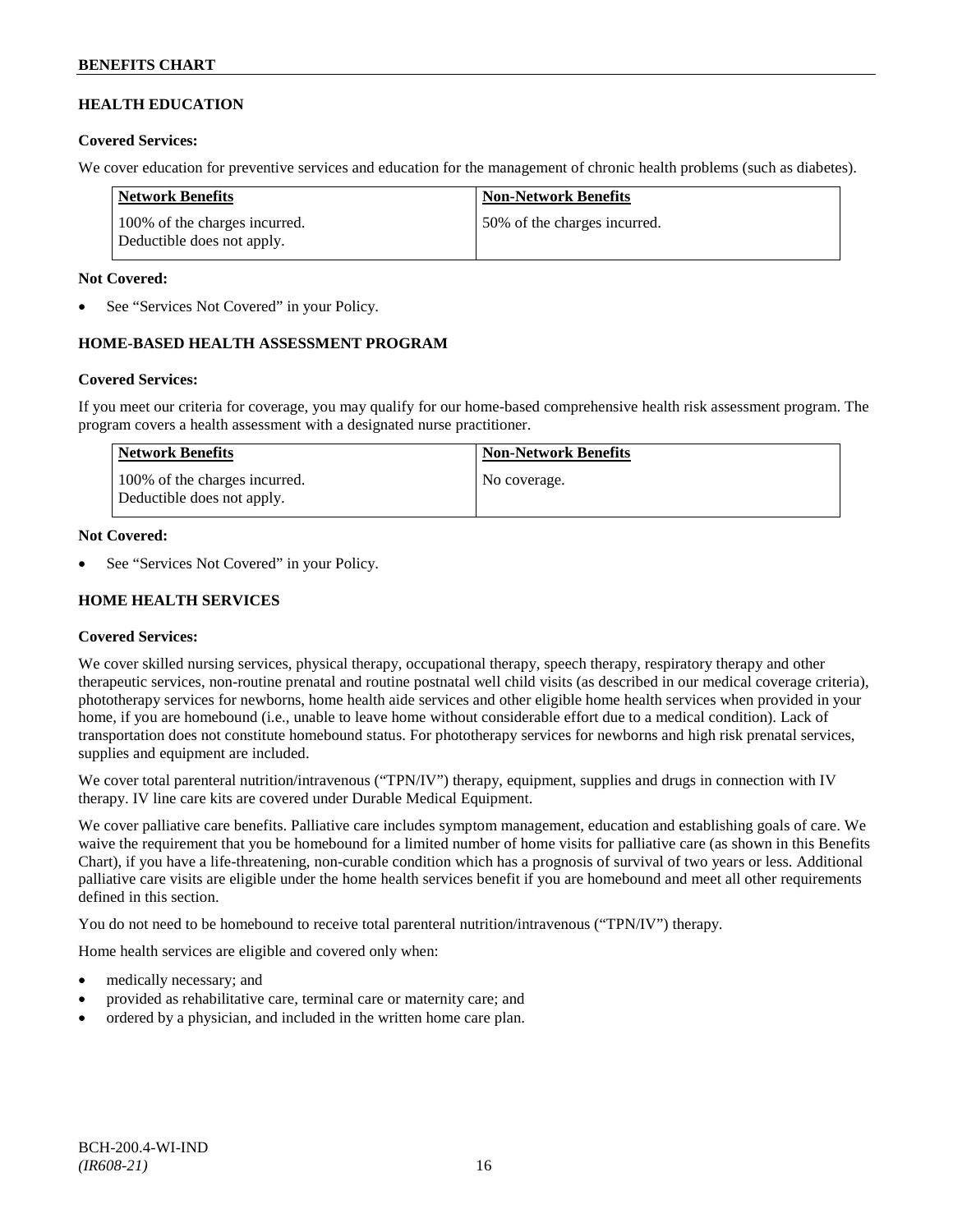**Physical therapy, occupational therapy, speech therapy, respiratory therapy, home health aide services and palliative Care**

### **Primary Care Providers**

| <b>Network Benefits</b>                                                                                     | <b>Non-Network Benefits</b> |
|-------------------------------------------------------------------------------------------------------------|-----------------------------|
| 100% of the charges incurred, subject to your<br>copayment of \$15 per visit.<br>Deductible does not apply. | No coverage.                |

### **Specialty Care Providers**

| <b>Network Benefits</b>                                                                                     | <b>Non-Network Benefits</b> |
|-------------------------------------------------------------------------------------------------------------|-----------------------------|
| 100% of the charges incurred, subject to your<br>copayment of \$35 per visit.<br>Deductible does not apply. | No coverage.                |

If more than one home health visit occurs in a day, a separate copayment applies to each. For example, if an occupational therapist and a physical therapist visit a member in the same day, a separate copayment will be charged for each visit.

### **TPN/IV Therapy, Skilled Nursing Services, Non-Routine Prenatal/Postnatal Services and Phototherapy**

| Network Benefits                                            | <b>Non-Network Benefits</b> |
|-------------------------------------------------------------|-----------------------------|
| 100% of the charges incurred.<br>Deductible does not apply. | No coverage.                |

Each 24-hour visit (or shifts up to 24-hour visits) equals one visit and counts toward the Maximum visits for all other services shown below. Any visit that lasts less than 24 hours regardless of the length of the visit, will count as one visit toward the Maximum visits for all other services shown below. All visits must be medically necessary and benefit eligible.

#### **Routine Prenatal/Postnatal Services and Child Health Supervision Services**

| Network Benefits                                            | <b>Non-Network Benefits</b>  |
|-------------------------------------------------------------|------------------------------|
| 100% of the charges incurred.<br>Deductible does not apply. | 50% of the charges incurred. |

### **Maximum Visits for Palliative Care:**

| Network Benefits                                                                                                                               | <b>Non-Network Benefits</b> |
|------------------------------------------------------------------------------------------------------------------------------------------------|-----------------------------|
| If you are eligible to receive palliative care in the home<br>and you are not homebound, there is a maximum of 12<br>visits per calendar year. | No coverage.                |

#### **Maximum Visits for All Services Other Than Palliative Care:**

| Network Benefits             | <b>Non-Network Benefits</b> |
|------------------------------|-----------------------------|
| 60 visits per calendar year. | No coverage.                |

The routine postnatal well child visits do not count toward the visit limit.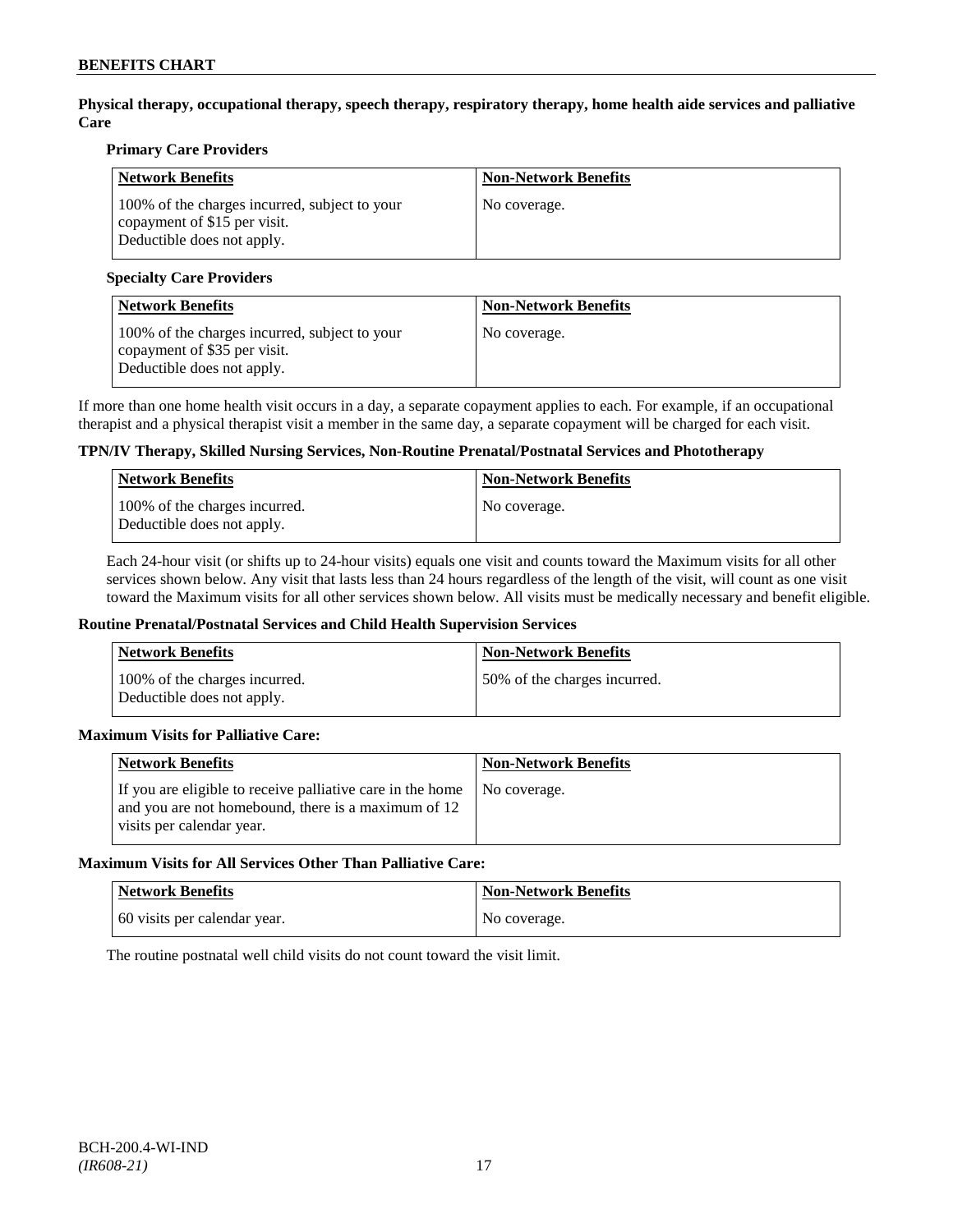### **Limitations:**

- Home health services are not provided as a substitute for a primary caregiver in the home or as relief (respite) for a primary caregiver in the home. We will not reimburse family members or residents in your home for the above services.
- A service shall not be considered a skilled nursing service merely because it is performed by, or under the direct supervision of, a licensed nurse. Where a service (such as tracheotomy suctioning or ventilator monitoring) or like services, can be safely and effectively performed by a non-medical person (or self-administered), without the direct supervision of, a licensed nurse, the service shall not be regarded as a skilled nursing service, whether or not a skilled nurse actually provides the service. The unavailability of a competent person to provide a non-skilled service shall not make it a skilled service when a skilled nurse provides it. Only the skilled nursing component of so-called "blended" services (i.e. services which include skilled and non-skilled components) are covered under this Benefits Chart.

### **Not Covered:**

- Home Health Services by a Non-Network provider.
- Financial or legal counseling services.
- Housekeeping or meal services in your home.
- Private duty nursing services.
- Services provided by a family member or enrollee, or a resident in the enrollee's home.
- Vocational rehabilitation and recreational or educational therapy. Recreation therapy is therapy provided solely for the purpose of recreation, including, but not limited to: (a) requests for physical therapy or occupational therapy to improve athletic ability, and (b) braces or guards to prevent sports injuries.
- See "Services Not Covered" in your Policy.

### **HOME HOSPICE SERVICES**

### **Applicable Definitions:**

**Part-time.** This is up to two hours of service per day, more than two hours is considered continuous care.

**Continuous Care.** This is from two to twelve hours of service per day provided by a registered nurse, licensed practical nurse, or home health aide, during a period of crisis in order to maintain a terminally ill patient at home.

**Appropriate Facility.** This is a nursing home, hospice residence, or other inpatient facility.

**Custodial Care Related to Hospice Services.** This means providing assistance in the activities of daily living and the care needed by a terminally ill patient which can be provided by primary caregiver (i.e., family member or friend) who is responsible for the patient's home care.

### **Covered Services:**

**Home Hospice Program:** We cover the services described below if you are terminally ill and accepted as a home hospice program participant. You must meet the eligibility requirements of the program, and elect to receive services through the home hospice program. The services will be provided in your home, with inpatient care available when medically necessary as described below. If you elect to receive hospice services, you do so in lieu of curative treatment for your terminal illness for the period you are enrolled in the home hospice program.

**Eligibility:** In order to be eligible to be enrolled in the home hospice program, you must: (1) be a terminally ill patient (prognosis of six months or less); (2) have chosen a palliative treatment focus (i.e., emphasizing comfort and supportive services rather than treatment attempting to cure the disease or condition); and (3) continue to meet the terminally ill prognosis as reviewed by our medical director or his or her designee over the course of care. You may withdraw from the home hospice program at any time.

**Eligible Services:** Hospice services include the following services provided in accordance with an approved hospice treatment plan:

- Home Health Services:
	- o Part-time care provided in your home by an interdisciplinary hospice team (which may include a physician, nurse, social worker, and spiritual counselor) and medically necessary home health services are covered.
	- o One or more periods of continuous care in your home or in a setting which provides day care for pain or symptom management, when medically necessary, will be covered.
- Inpatient Services: We cover medically necessary inpatient services.

BCH-200.4-WI-IND *(IR608-21)* 18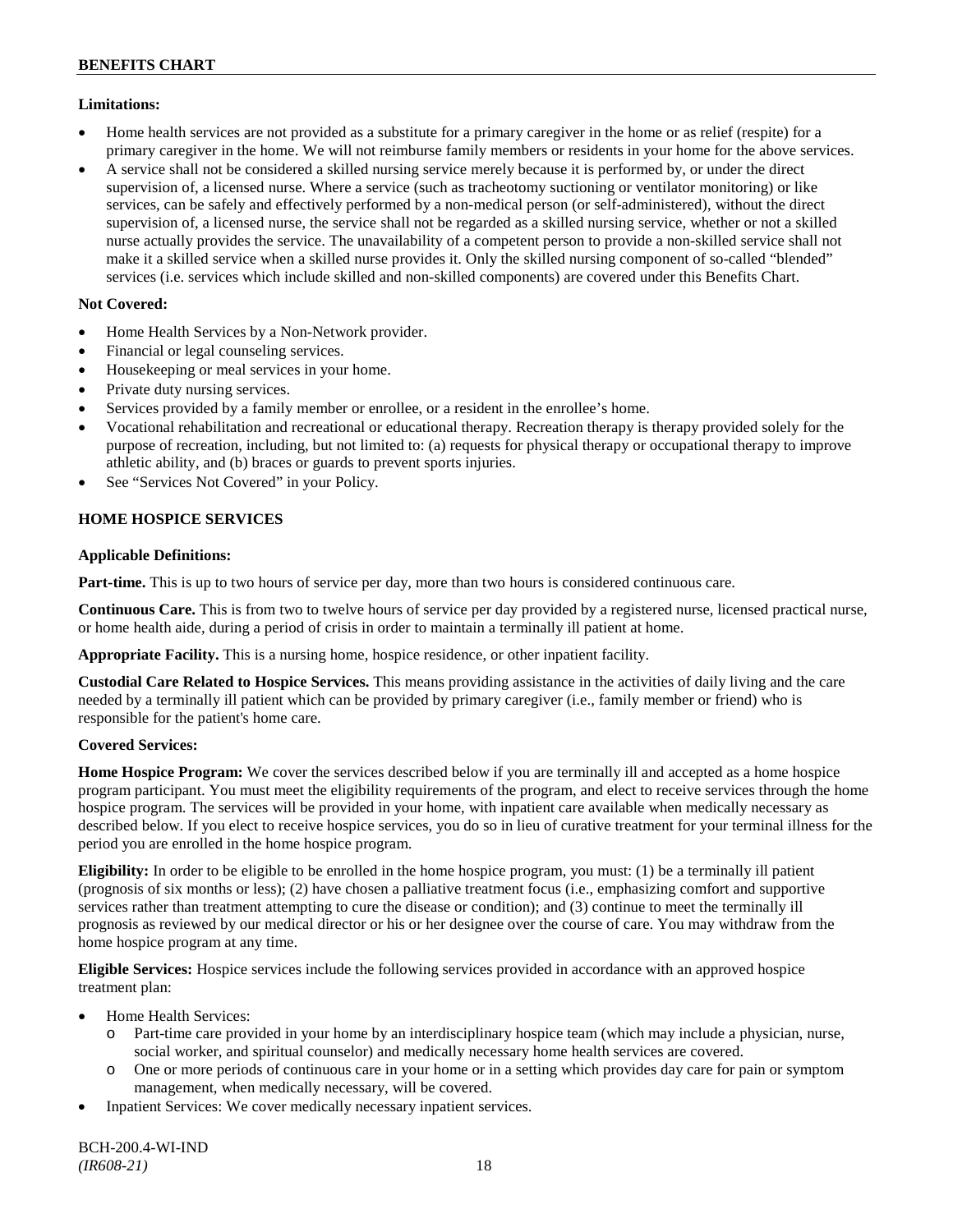# **BENEFITS CHART**

- Other Services:
	- o Respite care is covered for care in your home or in an appropriate facility, to give your primary caregivers (i.e., family members or friends) rest and/or relief when necessary in order to maintain a terminally ill patient at home*.*
	- o Medically necessary medications for pain and symptom management.
	- o Semi-electric hospital beds and other durable medical equipment are covered.
	- o Emergency and non-emergency care is covered.

| <b>Network Benefits</b>       | <b>Non-Network Benefits</b> |
|-------------------------------|-----------------------------|
| 195% of the charges incurred. | No coverage.                |

Respite care is limited to 5 days per episode, and respite care and continuous care combined are limited to 30 days.

### **Not Covered:**

- Home Hospice Services by a Non-Network provider.
- Financial or legal counseling services.
- Housekeeping or meal services in your home.
- Custodial or maintenance care related to hospice services, whether provided in the home or in a nursing home.
- Any service not specifically described as covered services under this home hospice services benefits.
- Any services provided by members of your family or residents in your home.
- See "Services Not Covered" in your Policy.

# **HOSPITAL AND SKILLED NURSING FACILITY SERVICES**

### **Covered Services:**

We cover services as described below.

### **Medical or Surgical Hospital Services**

**Inpatient Hospital Services:** We cover the following medical or surgical services, for the treatment of acute illness or injury, which require the level of care only provided in an acute care facility. These services must be authorized by a physician.

Inpatient hospital services include: room and board; the use of operating or maternity delivery rooms; intensive care facilities; newborn nursery facilities; general nursing care, anesthesia, laboratory and diagnostic imaging services, radiation therapy, physical therapy, prescription drugs or other medications administered during treatment, blood and blood products (unless replaced), and blood derivatives, and other diagnostic or treatment related hospital services; physician and other professional medical and surgical services provided while in the hospital, including gender reassignment surgery that meets medical coverage criteria.

We cover, following a vaginal delivery, a minimum of 48 hours of inpatient care for the mother and newborn child. We cover, following a caesarean section delivery, a minimum of 96 hours of inpatient care for the mother and newborn child.

Health insurance issuers generally may not, under Federal law, restrict benefits for any hospital length of stay in connection with childbirth for the mother of newborn child to less than 48 hours following a vaginal delivery, or less than 96 hours following a caesarean section. However, Federal law generally does not prohibit the mother's or newborn's attending provider, after consulting with the mother, from discharging the mother or her newborn earlier than 48 hours (or 96 hours as applicable). In any case plans and issuers may not, under Federal law, require that a provider obtain authorization from the plan or the insurance issuer for prescribing a length of stay not in excess of 48 hours (or 96 hours).

| Network Benefits              | <b>Non-Network Benefits</b>  |
|-------------------------------|------------------------------|
| 195% of the charges incurred. | 50% of the charges incurred. |

Each Insured's admission or confinement, including that of a newborn child, is separate and distinct from the admission or confinement of any other Insured.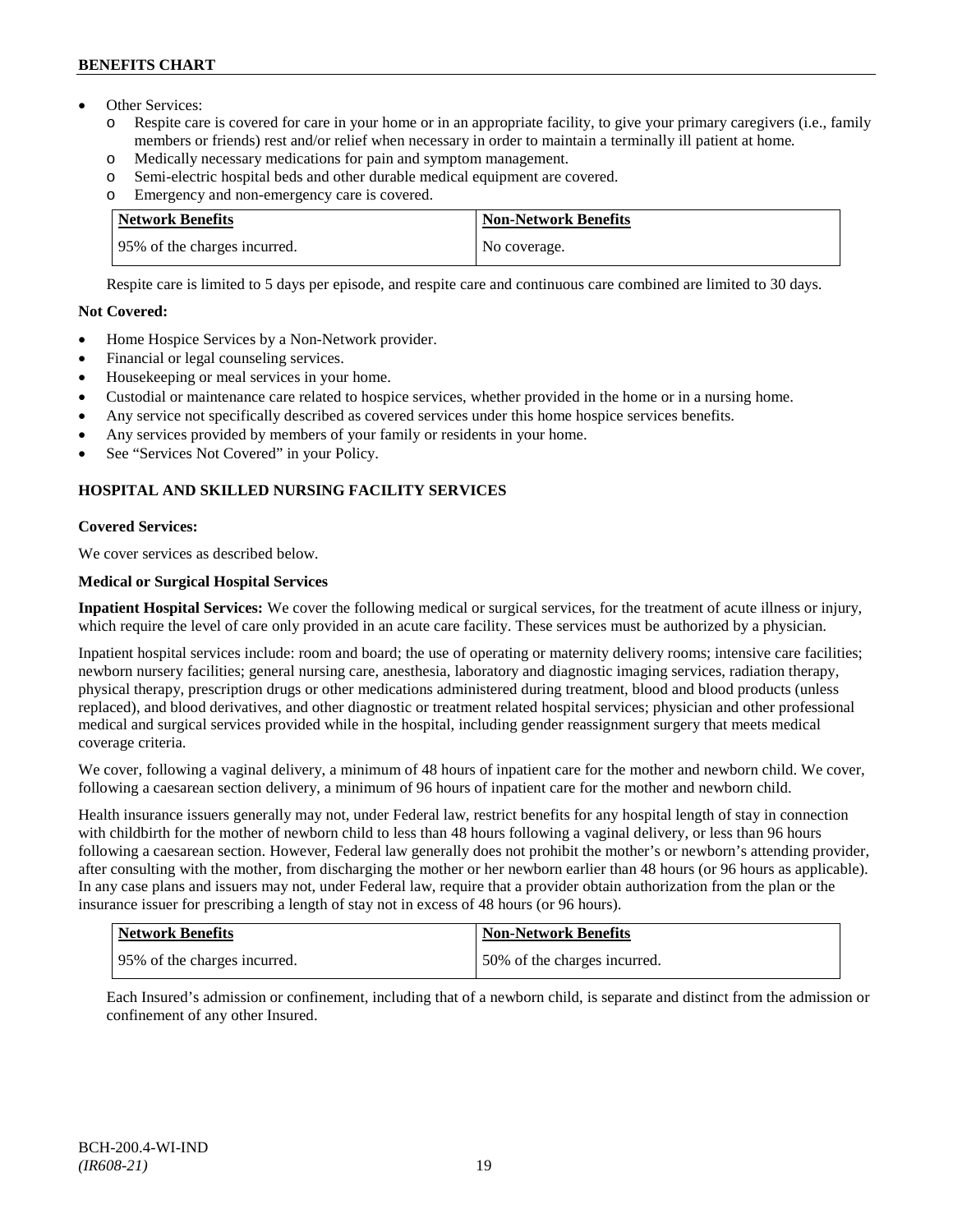**Outpatient Hospital, Ambulatory Care or Surgical Facility Services:** We cover the following medical and surgical services, for diagnosis or treatment of illness or injury on an outpatient basis. These services must be authorized by a physician.

Outpatient services include: use of operating rooms, maternity delivery rooms or other outpatient departments, rooms or facilities; and the following outpatient services: general nursing care, anesthesia, laboratory and diagnostic imaging services, radiation therapy, physical therapy, drugs administered during treatment, blood and blood products (unless replaced), and blood derivatives, and other diagnostic or treatment related outpatient services; physician and other professional medical and surgical services provided while an outpatient, including colonoscopies (starting at age 50, or under age 50 for people at high risk of colorectal cancer), and gender reassignment surgery that meets medical coverage criteria.

For Network Benefits, non-emergent, scheduled outpatient Magnetic Resonance Imaging (MRI) and Computed Tomography (CT) must be provided at a designated facility. Your physician or facility will obtain or verify prior authorization for these services, as needed.

To see the benefit level for diagnostic imaging services, laboratory services and physical therapy, see benefits under Diagnostic Imaging Services, Laboratory Services and Physical Therapy in this Benefits Chart.

| <b>Network Benefits</b>       | Non-Network Benefits         |
|-------------------------------|------------------------------|
| 195% of the charges incurred. | 50% of the charges incurred. |

**Skilled Nursing Facility Care:** We cover room and board, daily skilled nursing and related ancillary services for post-acute treatment and rehabilitative care of illness or injury that meets medical coverage criteria.

| <b>Network Benefits</b>                    | <b>Non-Network Benefits</b>                |
|--------------------------------------------|--------------------------------------------|
| 95% of the charges incurred.               | 50% of the charges incurred.               |
| Limited to 30 day maximum per confinement. | Limited to 30 day maximum per confinement. |

Each day of services provided under the Network Benefits and Non-Network Benefits, combined, applies toward the maximum shown above.

### **Not Covered:**

- Services for items for personal convenience, such as television rental, are not covered.
- See "Services Not Covered" in your Policy.

# **INFERTILITY SERVICES**

### **Covered Services:**

We cover the diagnosis of infertility. These services include diagnostic procedures and tests provided in connection with an infertility evaluation, office visits and consultations to diagnose infertility.

| <b>Network Benefits</b>                                                                                                                | <b>Non-Network Benefits</b> |
|----------------------------------------------------------------------------------------------------------------------------------------|-----------------------------|
| 100% of the charges incurred, subject to a copayment of 150% of the charges incurred.<br>\$35 per visit.<br>Deductible does not apply. |                             |

Coverage is limited to office visits and consultations to diagnose infertility. Treatment is not covered.

### **Not Covered:**

- Treatment of infertility, including, but not limited to, office visits, laboratory, diagnostic imaging services, and drugs for the treatment of infertility; assisted reproduction, including, but not limited to gamete intrafallopian tube transfer (GIFT), zygote intrafallopian tube transfer (ZIFT), intracytoplasmic sperm injection (ICSI), and/or in-vitro fertilization (IVF), and all charges associated with such procedures; reversal of sterilization; artificial insemination; and sperm, ova or embryo acquisition, retrieval or storage; however, we do cover office visits and consultations to diagnose infertility.
- Services related to the establishment of surrogate pregnancy and fees for a surrogate.
- See "Services Not Covered" in your Policy.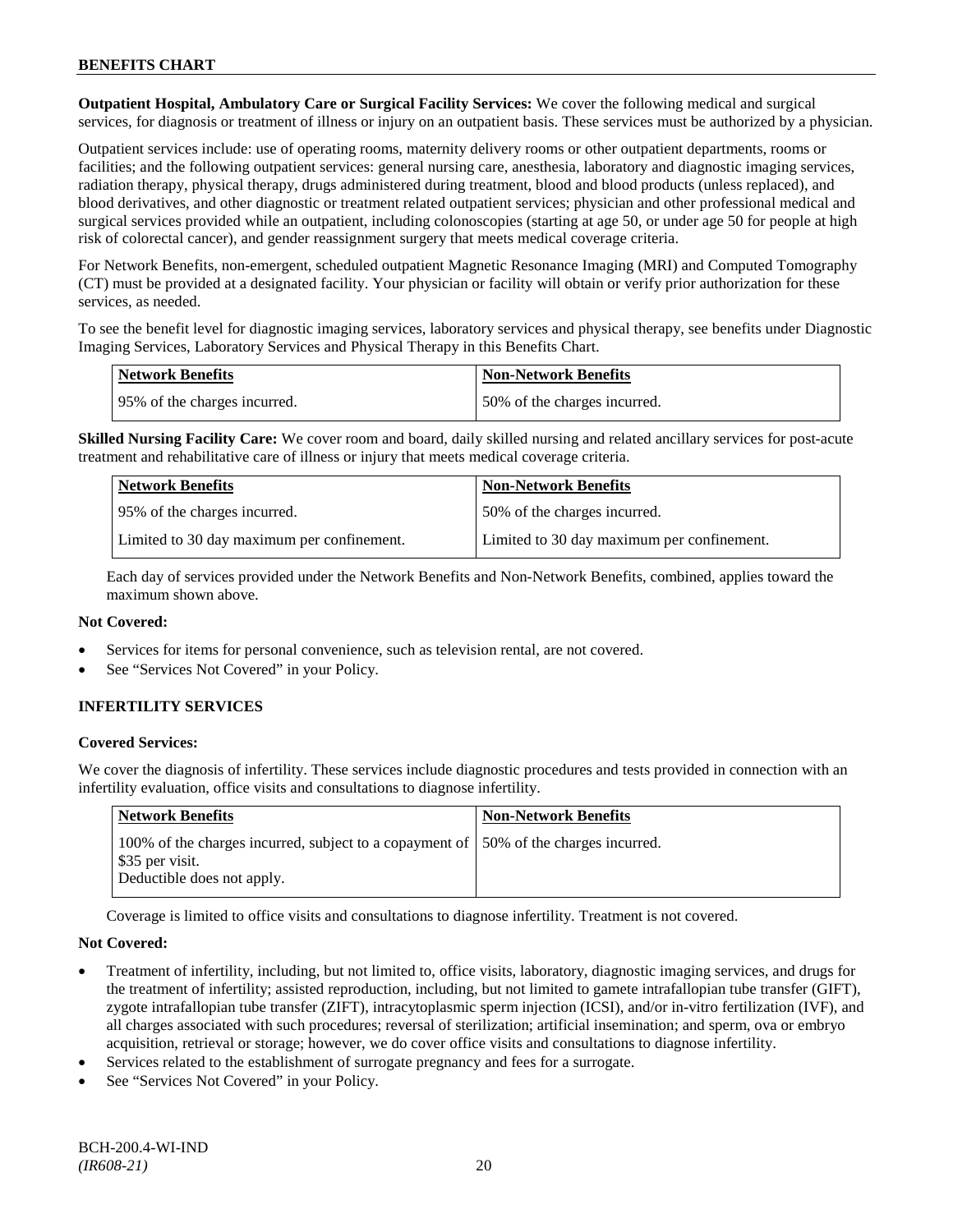# **LABORATORY SERVICES**

### **Covered Services:**

We cover laboratory tests when ordered by a provider and provided in a clinic or outpatient hospital facility. This includes blood tests to detect lead exposure in children between the ages of 6 months and 72 months.

To see the benefit level for inpatient hospital or skilled nursing facility services, see benefits under Inpatient Hospital and Skilled Nursing Facility Services in this Benefits Chart.

**Prostate-Specific Antigen (PSA) Test Coverage.** We cover prostate cancer screening for men 40 years of age or over who are symptomatic or in a high-risk category and for all men 50 years of age or older. Coverage includes prostate-specific antigen blood test and digital rectal examination.

| Network Benefits                                             | <b>Non-Network Benefits</b>  |
|--------------------------------------------------------------|------------------------------|
| 100\% of the charges incurred.<br>Deductible does not apply. | 50% of the charges incurred. |

#### **All other laboratory services**

#### **Services for Illness or Injury**

| <b>Network Benefits</b>                                     | <b>Non-Network Benefits</b>  |
|-------------------------------------------------------------|------------------------------|
| 100% of the charges incurred.<br>Deductible does not apply. | 50% of the charges incurred. |

#### **Preventive Services**

Laboratory services associated with preventive services are covered at the benefit level shown in the "Preventive Services" section of this Benefits Chart.

#### **Not Covered:**

See "Services Not Covered" in your Policy.

### **MASTECTOMY RECONSTRUCTION BENEFIT**

### **Covered Services:**

We cover reconstruction of the breast on which the mastectomy has been performed; surgery and reconstruction of the other breast to produce symmetrical appearance, and prostheses and physical complications of all stages of mastectomy, including lymphedemas.

| <b>Network Benefits</b>                               | <b>Non-Network Benefits</b>                           |
|-------------------------------------------------------|-------------------------------------------------------|
| Coverage level is same as corresponding Network       | Coverage level is same as corresponding Non-Network   |
| Benefits, depending on type of service provided, such | Benefits, depending on type of service provided, such |
| as Office Visits for Illness or Injury, Inpatient or  | as Office Visits for Illness or Injury, Inpatient or  |
| <b>Outpatient Hospital Services.</b>                  | Outpatient Hospital Services.                         |

#### **Not Covered:**

See "Services Not Covered" in your Policy.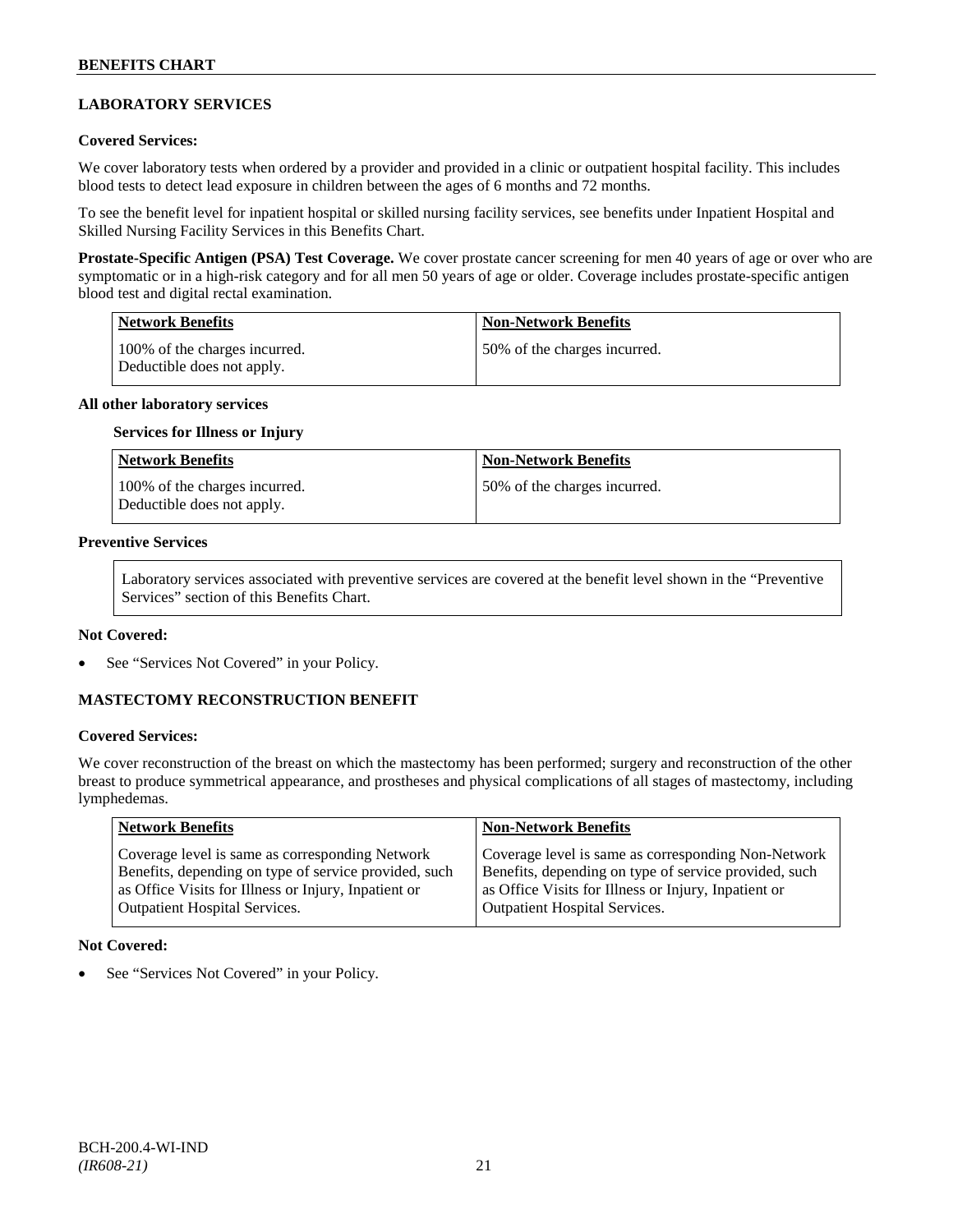# **MEDICATION THERAPY DISEASE MANAGEMENT PROGRAM**

### **Covered Services:**

If you meet our criteria for coverage, you may qualify for our Medication Therapy Disease Management Program.

The program covers consultations with a designated Network pharmacist.

Covered services are based on established medical policies, which are subject to periodic review and modification by the medical directors. These medical policies (medical coverage criteria) are available by calling Member Services, or logging on to your "*my*HealthPartners" account at [healthpartners.com.](http://www.healthpartners.com/)

| <b>Network Benefits</b>                                     | <b>Non-Network Benefits</b> |
|-------------------------------------------------------------|-----------------------------|
| 100% of the charges incurred.<br>Deductible does not apply. | No coverage.                |

#### **Not Covered:**

See "Services Not Covered" in your Policy.

### **OFFICE VISITS FOR ILLNESS OR INJURY**

#### **Covered Services:**

We cover the following when medically necessary: professional medical and surgical services and related supplies, including biofeedback, of physicians and other health care providers; blood and blood products (unless replaced) and blood derivatives.

We cover diagnosis and treatment of illness or injury to the eyes. Where contact or eye glass lenses are prescribed as medically necessary for the post-operative treatment of cataracts or for the treatment of aphakia, or keratoconus, we cover the initial evaluation, lenses and fitting. Insureds must pay for lens replacement beyond the initial pair.

#### **Office visits**

### **Primary Care Providers**

| <b>Network Benefits</b>                                                                                     | <b>Non-Network Benefits</b>  |
|-------------------------------------------------------------------------------------------------------------|------------------------------|
| 100% of the charges incurred, subject to your<br>copayment of \$15 per visit.<br>Deductible does not apply. | 50% of the charges incurred. |

### **Specialty Care Providers**

| <b>Network Benefits</b>                                                       | <b>Non-Network Benefits</b>  |
|-------------------------------------------------------------------------------|------------------------------|
| 100% of the charges incurred, subject to your<br>copayment of \$35 per visit. | 50% of the charges incurred. |
| Deductible does not apply.                                                    |                              |

### **Convenience Clinics**

| <b>Network Benefits</b>                                                                                                               | <b>Non-Network Benefits</b> |
|---------------------------------------------------------------------------------------------------------------------------------------|-----------------------------|
| 100% of the charges incurred, subject to a copayment of 150% of the charges incurred.<br>\$5 per visit.<br>Deductible does not apply. |                             |

### **Scheduled Telephone Visits**

| Network Benefits                                                                                                                      | <b>Non-Network Benefits</b> |
|---------------------------------------------------------------------------------------------------------------------------------------|-----------------------------|
| 100% of the charges incurred, subject to a copayment of 150% of the charges incurred.<br>\$5 per visit.<br>Deductible does not apply. |                             |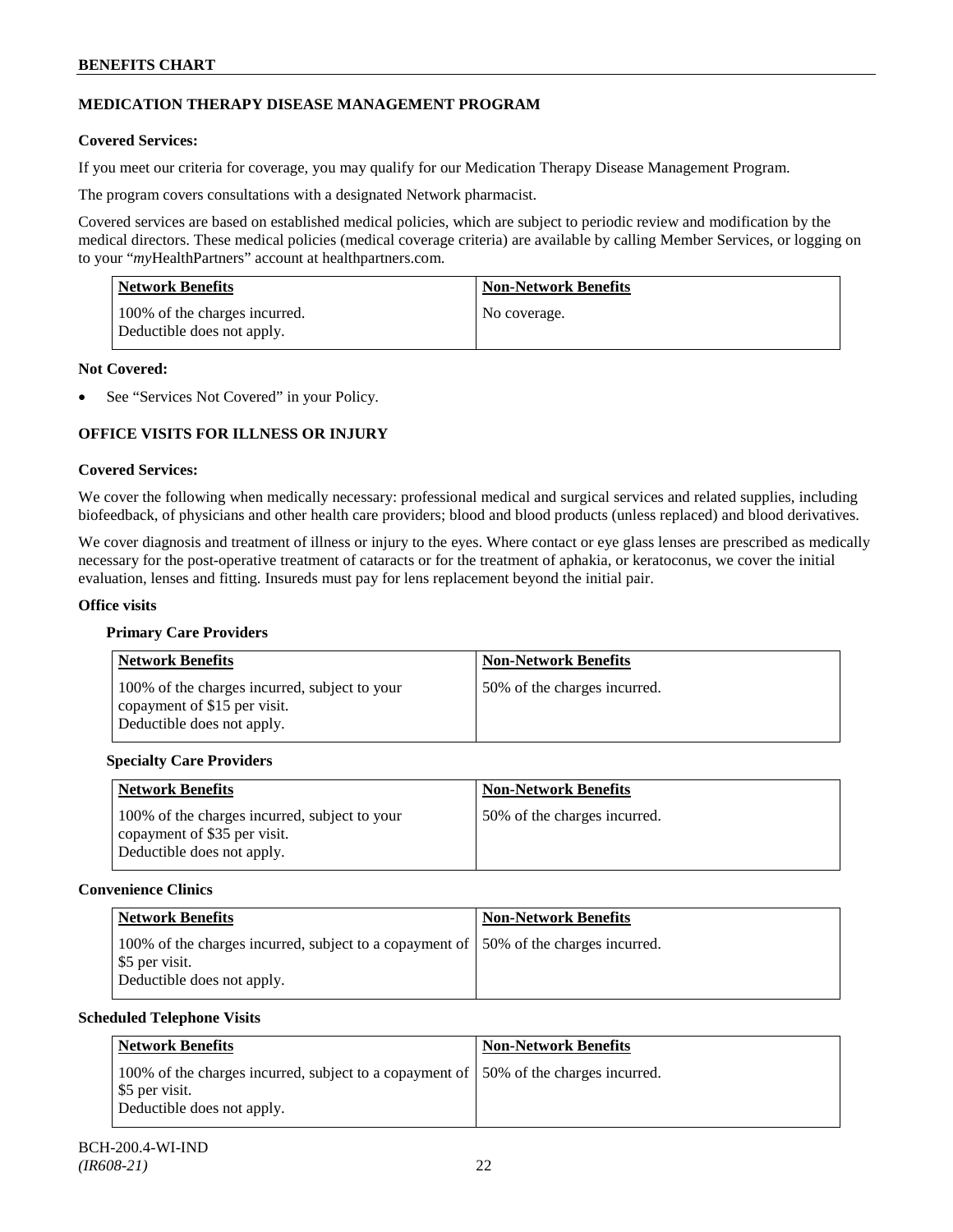### **E-visits**

### **Access to Online Care through virtuwell a[t virtuwell.com](http://www.virtuwell.com/)**

| <b>Network Benefits</b>                                     | <b>Non-Network Benefits</b> |
|-------------------------------------------------------------|-----------------------------|
| 100% of the charges incurred.<br>Deductible does not apply. | No coverage.                |

### **All Other E-visits**

| <b>Network Benefits</b>                                                                                                               | <b>Non-Network Benefits</b> |
|---------------------------------------------------------------------------------------------------------------------------------------|-----------------------------|
| 100% of the charges incurred, subject to a copayment of 150% of the charges incurred.<br>\$5 per visit.<br>Deductible does not apply. |                             |

#### **Injections Administered in a Physician's Office, other than immunizations**

#### **Allergy Injections**

| <b>Network Benefits</b>                                                                                                                              | <b>Non-Network Benefits</b> |
|------------------------------------------------------------------------------------------------------------------------------------------------------|-----------------------------|
| 100% of the charges incurred, subject to a copayment of 150% of the charges incurred.<br>Select 2 per date of service.<br>Deductible does not apply. |                             |

#### **All Other Injections**

| Network Benefits                                                                                                                                | <b>Non-Network Benefits</b> |
|-------------------------------------------------------------------------------------------------------------------------------------------------|-----------------------------|
| 100% of the charges incurred, subject to a copayment of 150% of the charges incurred.<br>\$2 per date of service.<br>Deductible does not apply. |                             |

### **Not Covered:**

- Court ordered treatment, except as described in this Benefits Chart. Any resulting court ordered treatment for mental health services will be subject to the Policy's requirement for medical necessity.
- See "Services Not Covered" in your Policy.

### **PEDIATRIC EYEWEAR**

### **Covered Services:**

We cover pediatric eyewear for children, subject to our medical coverage criteria. Coverage under this provision will continue until the end of the month in which the child turns age 19. We also cover low vision services. These medical policies (medical coverage criteria) are available by calling Member Services, or logging on to your "*my*HealthPartners" account at [healthpartners.com.](http://www.healthpartners.com/)

| <b>Network Benefits</b>      | <b>Non-Network Benefits</b> |
|------------------------------|-----------------------------|
| 95% of the charges incurred. | No coverage.                |

Limited to one pair of eyeglasses (lenses and frames), or one pair of contact lenses per calendar year.

### **Not Covered:**

- Replacement of eyeglasses or contact lenses due to loss or theft.
- Contact lenses for cosmetic purposes.
- See "Services Not Covered" in your Policy.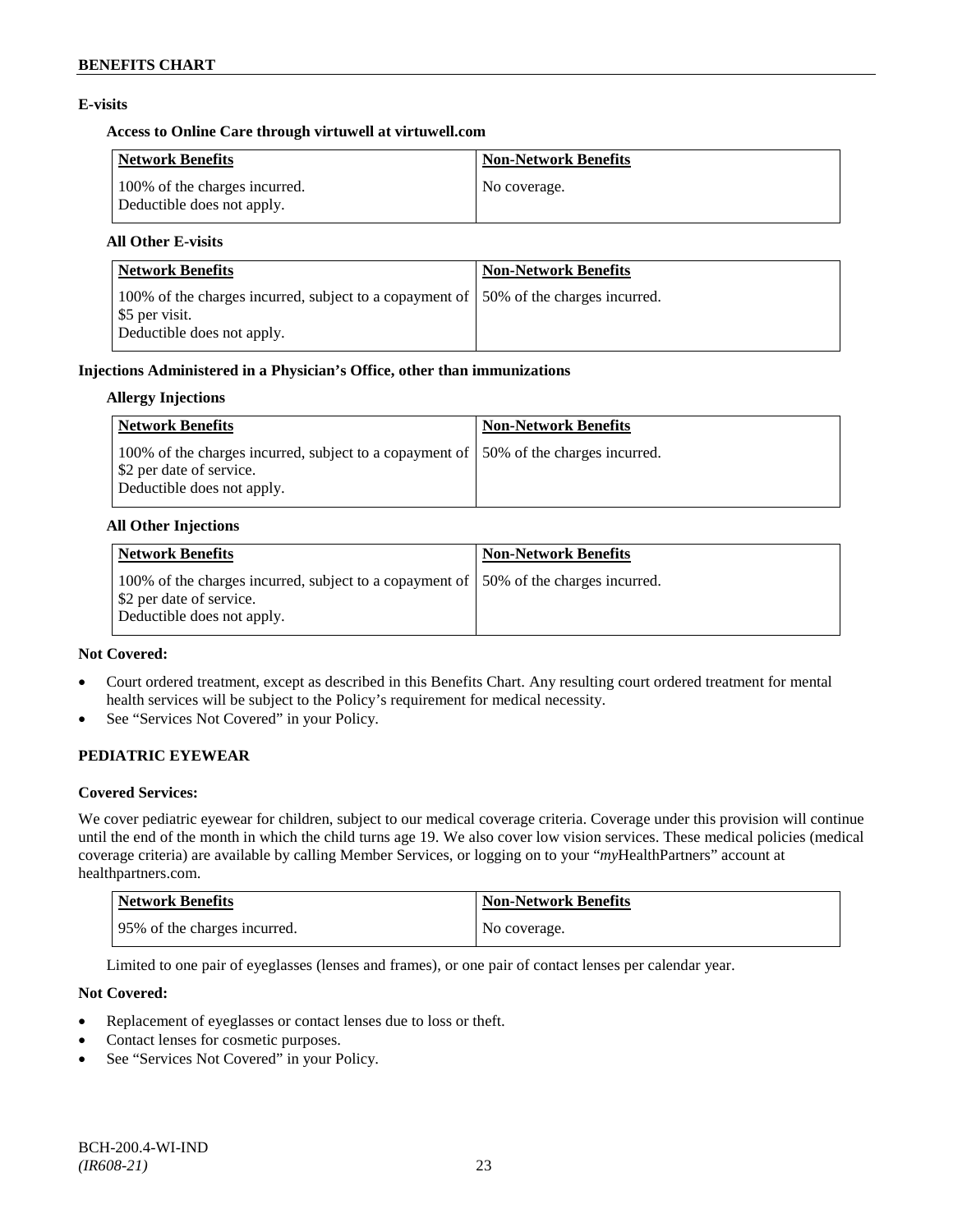### **PHYSICAL THERAPY, OCCUPATIONAL THERAPY, SPEECH THERAPY AND OTHER SPECIFIED THERAPIES**

### **Covered Services:**

We cover the following physical therapy, occupational therapy and speech therapy services:

- Medically necessary rehabilitative care to correct the effects of illness or injury.
- Habilitative services rendered for congenital, developmental or medical conditions which have significantly limited the successful initiation of normal speech and normal motor development.

Massage therapy which is performed in conjunction with other treatment/modalities by a physical or occupational therapist, is part of a prescribed treatment plan and is not billed separately is covered.

We cover services provided in a clinic. We also cover physical therapy provided in an outpatient hospital facility. To see the benefit level for inpatient hospital or skilled nursing facility services, see benefits under "Inpatient Hospital and Skilled Nursing Facility Services".

#### **Rehabilitative Care**

#### **Primary Care Providers**

| <b>Network Benefits</b>                                                                                                                                                                                      | <b>Non-Network Benefits</b>                                                                                                   |
|--------------------------------------------------------------------------------------------------------------------------------------------------------------------------------------------------------------|-------------------------------------------------------------------------------------------------------------------------------|
| 100% of the charges incurred, subject to your<br>copayment of \$15 per visit.<br>Deductible does not apply.<br>Physical, Occupational and Speech Therapy are limited<br>to 20 visits each per calendar year. | 50% of the charges incurred.<br>Physical, Occupational and Speech Therapy are limited<br>to 20 visits each per calendar year. |

#### **Specialty Care Providers**

| <b>Network Benefits</b>                                                                                                                                                                                      | <b>Non-Network Benefits</b>                                                                                                   |
|--------------------------------------------------------------------------------------------------------------------------------------------------------------------------------------------------------------|-------------------------------------------------------------------------------------------------------------------------------|
| 100% of the charges incurred, subject to your<br>copayment of \$35 per visit.<br>Deductible does not apply.<br>Physical, Occupational and Speech Therapy are limited<br>to 20 visits each per calendar year. | 50% of the charges incurred.<br>Physical, Occupational and Speech Therapy are limited<br>to 20 visits each per calendar year. |

In addition to the services provided above, we cover a minimum of:

20 visits per calendar year for pulmonary rehabilitation therapy,

36 visits per calendar year for cardiac rehabilitation therapy,

30 visits per calendar year for post-cochlear implant aural therapy,

20 visits per calendar year for cognitive rehabilitation therapy.

Visit limits by a Primary Care Provider and/or Specialty Care Providers are combined. The maximum number of visits are combined for Network Benefits and Non-Network Benefits.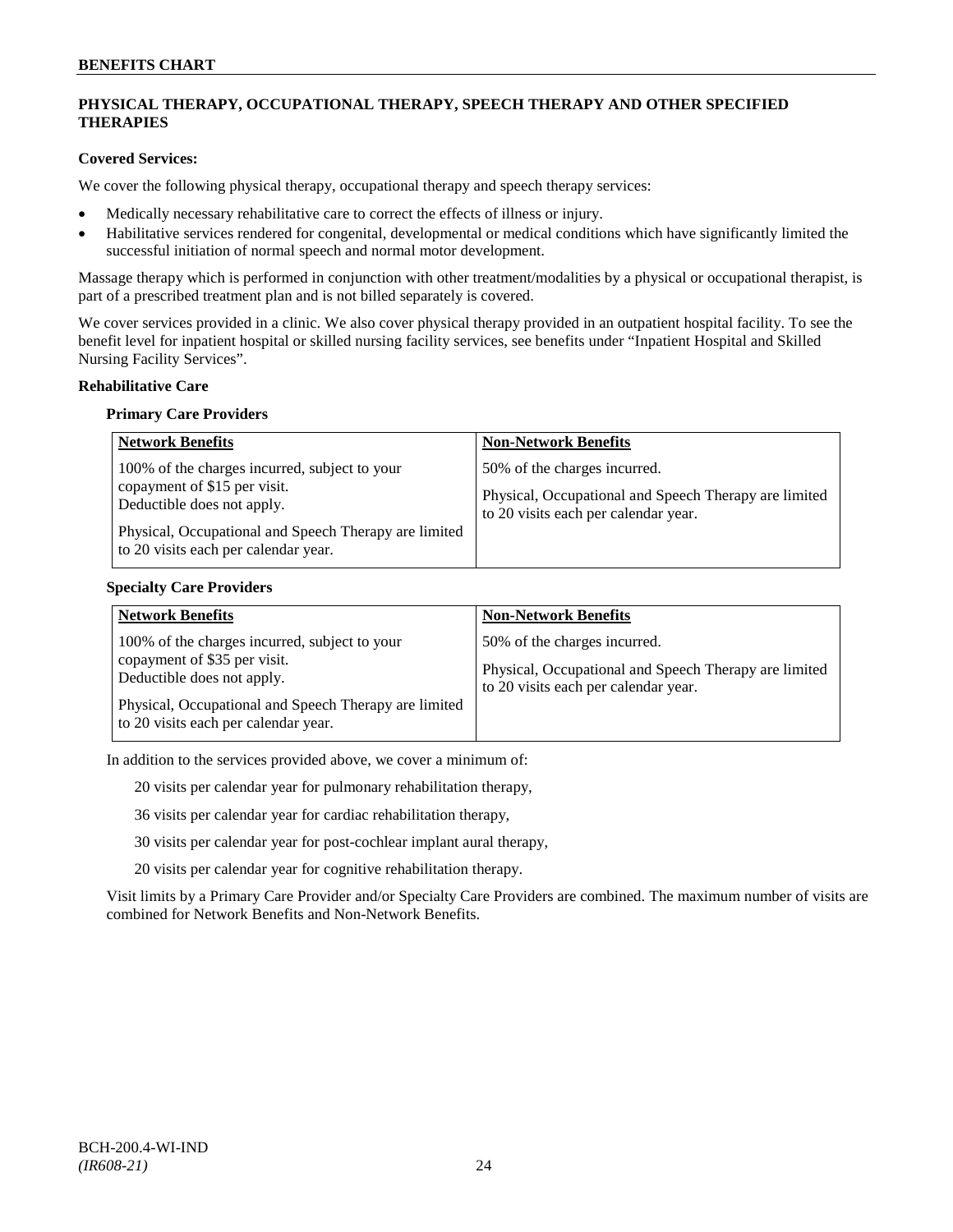# **Habilitative Care**

### **Primary Care Providers**

| <b>Network Benefits</b>                                                                                                                                                                                      | <b>Non-Network Benefits</b>                                                                                                   |
|--------------------------------------------------------------------------------------------------------------------------------------------------------------------------------------------------------------|-------------------------------------------------------------------------------------------------------------------------------|
| 100% of the charges incurred, subject to your<br>copayment of \$15 per visit.<br>Deductible does not apply.<br>Physical, Occupational and Speech Therapy are limited<br>to 20 visits each per calendar year. | 50% of the charges incurred.<br>Physical, Occupational and Speech Therapy are limited<br>to 20 visits each per calendar year. |

### **Specialty Care Providers**

| <b>Network Benefits</b>                                                                                                                                                                                      | <b>Non-Network Benefits</b>                                                                                                   |
|--------------------------------------------------------------------------------------------------------------------------------------------------------------------------------------------------------------|-------------------------------------------------------------------------------------------------------------------------------|
| 100% of the charges incurred, subject to your<br>copayment of \$35 per visit.<br>Deductible does not apply.<br>Physical, Occupational and Speech Therapy are limited<br>to 20 visits each per calendar year. | 50% of the charges incurred.<br>Physical, Occupational and Speech Therapy are limited<br>to 20 visits each per calendar year. |

Visit limits by a Primary Care Provider and/or Specialty Care Providers are combined. The maximum number of visits is combined for Network Benefits and Non-Network Benefits.

# **Not Covered:**

- Massage therapy for the purpose of comfort or convenience of the Insured.
- See "Services Not Covered" in your Policy.

# **PRESCRIPTION DRUG SERVICES**

### **Covered Services:**

We cover prescription drugs and medications that can be self-administered or are administered in a physician's office.

### **For Network Benefits, drugs and medications must be obtained at a network pharmacy.**

### **Outpatient Drugs (except as specified below)**

| <b>Network Benefits</b>                                                                                                                                                                                                                                        | <b>Non-Network Benefits</b>  |
|----------------------------------------------------------------------------------------------------------------------------------------------------------------------------------------------------------------------------------------------------------------|------------------------------|
| 100% of the charges incurred, subject to a copayment of<br>\$5 for generic low cost formulary drugs, and 100% of<br>the charges incurred, subject to a copayment of \$25 for<br>generic high cost formulary drugs.<br>Deductible does not apply.               | 50% of the charges incurred. |
| Brand name formulary drugs are covered at 95% of the<br>charges incurred.                                                                                                                                                                                      |                              |
| Non-formulary drugs are covered at 50% of the charges<br>incurred.                                                                                                                                                                                             |                              |
| In no event will your cost for a formulary insulin drug<br>exceed \$25. Deductible does not apply to formulary<br>insulin drugs.                                                                                                                               |                              |
| Oral chemotherapy drugs are included on the<br>Specialty Drug List. However, you pay the applicable<br>outpatient drug copayment. As required by Wisconsin<br>law, your maximum copayment will not be more than<br>\$100 per prescription for a 30-day supply. |                              |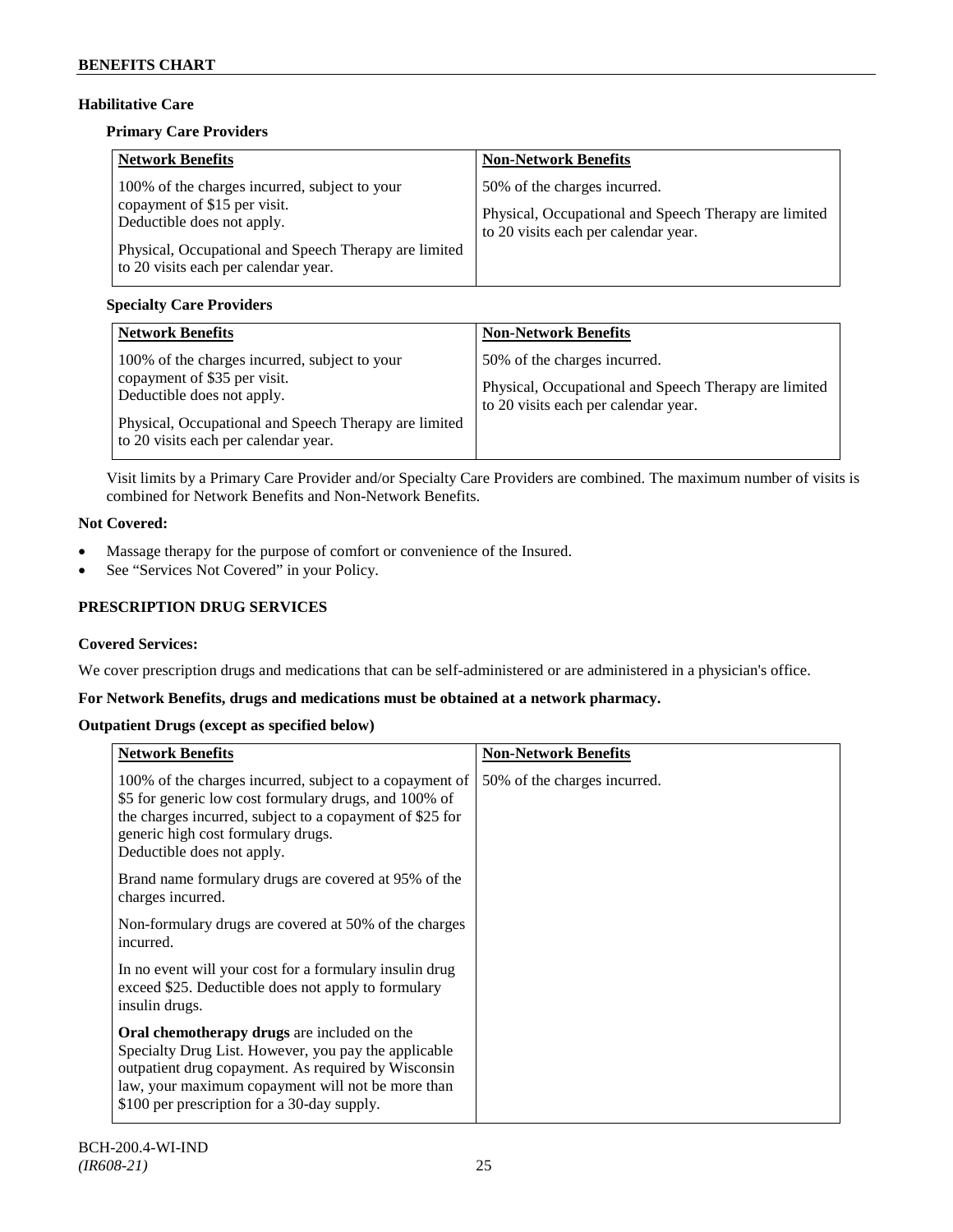### **Mail Order Drugs**

| <b>Network Benefits</b>                                                                                                                                                                                            | <b>Non-Network Benefits</b> |
|--------------------------------------------------------------------------------------------------------------------------------------------------------------------------------------------------------------------|-----------------------------|
| For your convenience, you may also get up to a 90-day<br>supply of outpatient prescription drugs that can be self-<br>administered through the designated mail order service.                                      | See Network Benefits.       |
| Outpatient drugs ordered through this service are.<br>covered at the benefit percent and copayments shown in<br><b>Outpatient Drugs above.</b>                                                                     |                             |
| New prescriptions to treat chronic conditions and trial<br>drugs will be limited to quantity limits described at the<br>end of this section. You will have to pay one copayment<br>for your initial 30-day supply. |                             |
| Specialty Drugs are not available through the mail order<br>service.                                                                                                                                               |                             |

### **Tobacco Cessation Drugs are covered for all FDA approved tobacco cessation drugs**

| Network Benefits                                            | <b>Non-Network Benefits</b>  |
|-------------------------------------------------------------|------------------------------|
| 100% of the charges incurred.<br>Deductible does not apply. | 50% of the charges incurred. |

### **Contraceptive Drugs**

| <b>Network Benefits</b>                                                                                                                                         | <b>Non-Network Benefits</b>  |
|-----------------------------------------------------------------------------------------------------------------------------------------------------------------|------------------------------|
| 100% of the charges incurred for formulary drugs.<br>Deductible does not apply.                                                                                 | 50% of the charges incurred. |
| If a physician requests that a Non-Formulary<br>contraceptive drug be dispensed as written, the drug<br>will be covered at 100%, not subject to the deductible. |                              |

### **Specialty Drugs that are Self-Administered**

| <b>Network Benefits</b>                                                                                                                                                                                                                                               | <b>Non-Network Benefits</b> |
|-----------------------------------------------------------------------------------------------------------------------------------------------------------------------------------------------------------------------------------------------------------------------|-----------------------------|
| 50% of the charges incurred.                                                                                                                                                                                                                                          | No coverage.                |
| <b>Oral chemotherapy drugs</b> are included on the<br>Specialty Drug List. However, you pay the applicable<br>outpatient drug copayment. As required by Wisconsin<br>law, your maximum copayment will not be more than<br>\$100 per prescription for a 30-day supply. |                             |

In order for the plan to better manage available manufacturer-funded copayment assistance, copayments for certain specialty medications may vary and be set to approximate the maximum of any available manufacturer-funded copayment assistance programs. However, in no case will true out-of-pocket costs to the Insured be greater than the maximum copayment/coinsurance shown in this Benefits Chart. Manufacturer-funded copayment assistance received by an Insured will not apply to the Insured's annual deductible or out-of-pocket limit.

Specialty Drugs are limited to drugs on the Specialty Drug List and must be obtained from a designated vendor.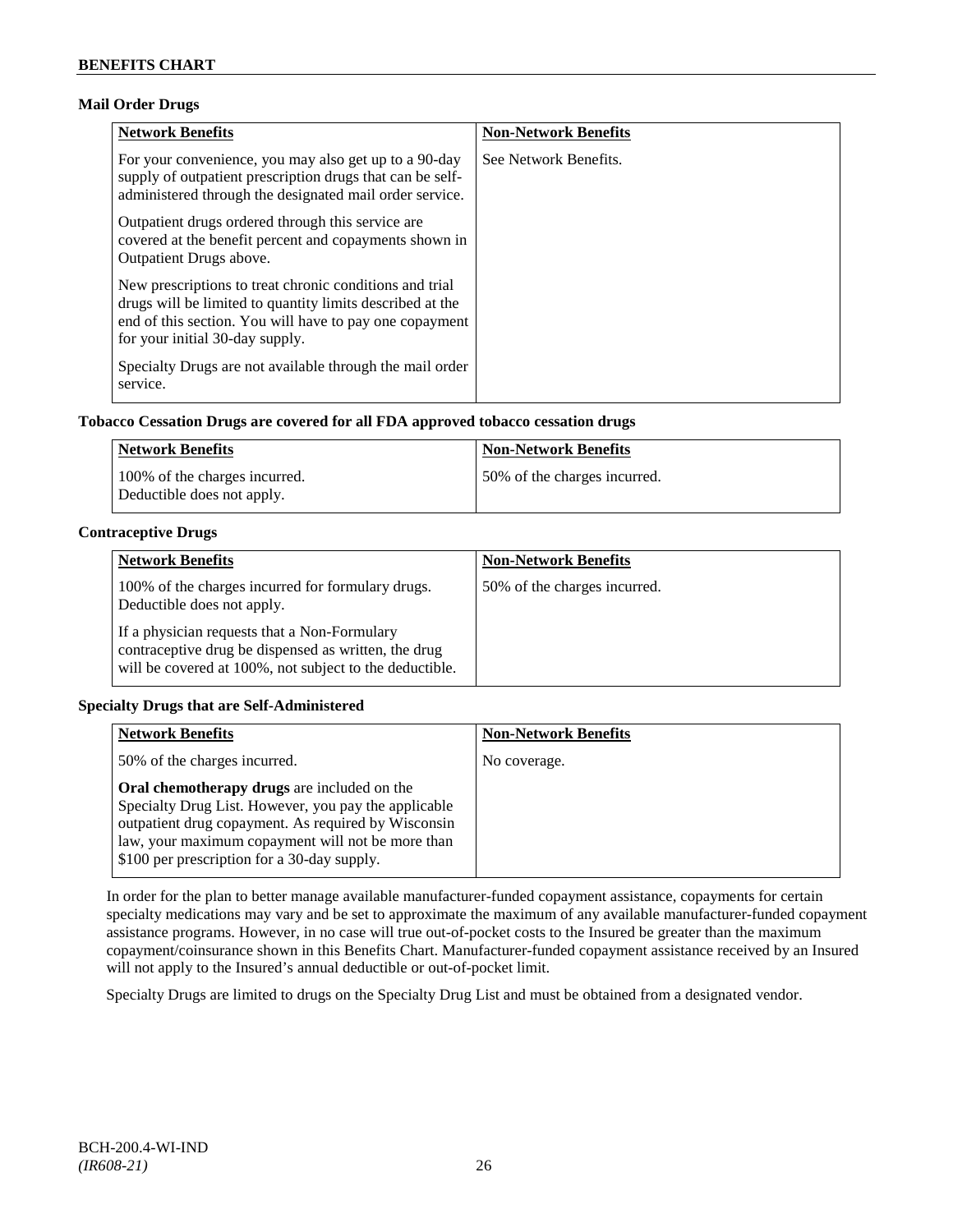### **Limitations:**

- Certain drugs may require prior authorization as indicated on the Formulary. HealthPartners may require prior authorization for the drug and also the site where the drug will be provided. Certain drugs are subject to our utilization review process and quantity limits.
- Certain non-formulary drugs require prior authorization. In addition, certain drugs may be subject to any quantity limits applied as part of our trial program.
- If an Insured requests a brand name drug when there is a generic equivalent, the brand name drug will be covered up to the charge that would apply to the generic drug, minus any required copayment. If a physician requests that a brand name drug be dispensed as written, the drug will be paid at the non-formulary benefit.
- We may require Insureds to try over-the-counter (OTC) drug alternatives before approving more costly formulary prescription drugs.
- Unless otherwise specified in the Prescription Drug Services section, you may receive up to a 30-day supply per prescription.
- New prescriptions to treat certain chronic conditions are limited to a 30-day supply.
- A 90-day supply will be covered and dispensed only at pharmacies that participate in our extended day supply program.
- No more than a 30-day supply of Specialty Drugs will be covered and dispensed at a time unless it's a manufacturer supplied drug that cannot be split that supplies the Insured with more than a 30-day supply.
- If a copayment is required, you must pay one copayment for each 30-day supply, or portion thereof.

### **Not Covered:**

- Replacement of prescription drugs, medications, equipment and supplies due to loss, damage or theft.
- Nonprescription (over-the-counter) drugs or medications, including, but not limited to, vitamins, supplements, homeopathic remedies, and non-FDA approved drugs, unless listed on the Formulary and prescribed by a physician or legally authorized health care provider under applicable state and federal law. This exclusion does not include over-thecounter contraceptives for women as allowed under the Affordable Care Act when the Insured obtains a prescription for the item. In addition, if the Insured obtains a prescription, this exclusion does not include aspirin to prevent cardiovascular disease for men and women of certain ages; folic acid supplements for women who may become pregnant; fluoride chemoprevention supplements for children without fluoride in their water source; and iron supplements for children age 6- 12 who are at risk for anemia.
- All drugs for the treatment of sexual dysfunction.
- All drugs for the treatment of growth deficiency.
- All drugs for the treatment of infertility.
- Medical cannabis.
- Drugs on the Excluded Drug List. The Excluded Drug List includes select drugs within a therapy class that are not eligible for coverage. This includes drugs that may be excluded for certain indications. The Excluded Drug List is available at [healthpartners.com.](http://www.healthpartners.com/)
- Drugs that are newly approved by the FDA until they are reviewed and approved by HealthPartners Pharmacy and Therapeutics Committee.
- Medical devices approved by the FDA will not be covered under the Prescription Drug Services section unless they are on our formulary. Covered medical devices are generally submitted and reimbursed under your medical benefits.
- See "Services Not Covered" in your Policy.

### **PREVENTIVE SERVICES**

### **Applicable Definitions:**

**Routine Preventive Services** are routine healthcare services that include screenings, check-ups and counseling to prevent illness, disease or other health problems before symptoms occur.

**Diagnostic Services** are services to help a provider understand your symptoms, diagnose illness and decide what treatment may be needed. They may be the same services that are listed as preventive services, but they are being used as diagnostic services. Your provider will determine if these services are preventive or diagnostic. These services are not preventive if received as part of a visit to diagnose, manage or maintain an acute or chronic medical condition, illness or injury. When that occurs, unless otherwise indicated below, standard deductibles, copayments or coinsurance apply.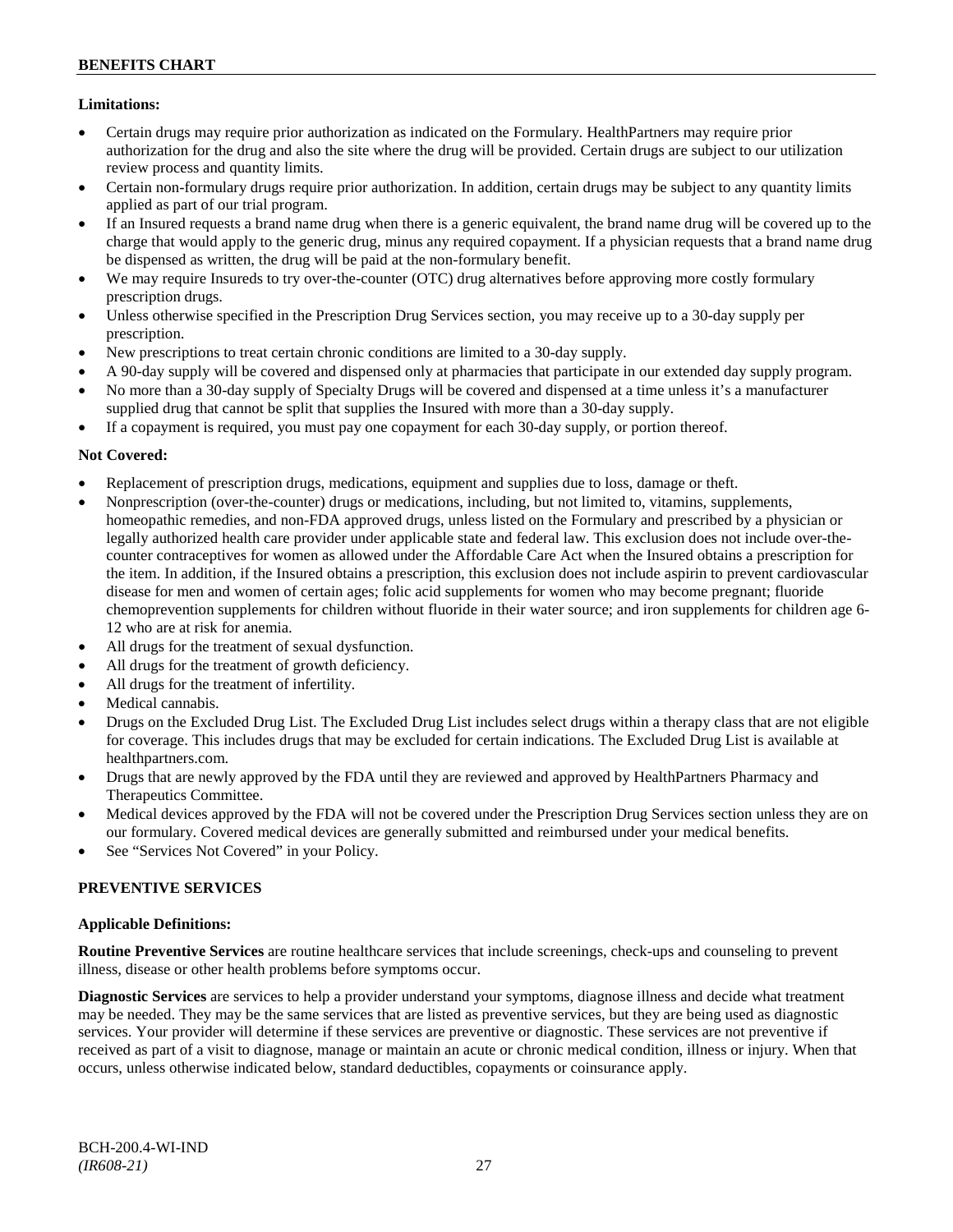### **Covered Services:**

We cover preventive services that meet any of the requirements under the Affordable Care Act (ACA) shown in the bulleted items below. These preventive services are covered at 100% under the Network Benefits with no deductible, copayments or coinsurance. (If a preventive service is not required by the ACA and it is covered at a lower benefit level, it will be specified below.) Preventive benefits mandated under the ACA are subject to periodic review and modification. Changes would be effective in accordance with the federal rules. Preventive services mandated by the ACA include:

- Evidence-based items or services that have in effect a rating of A or B in the current recommendations of the United States Preventive Services Task Force with respect to the individual;
- Immunizations for routine use in children, adolescents, and adults that have in effect a recommendation from the Advisory Committee on Immunization Practices of the Centers for Disease Control and Prevention with respect to the individual;
- With respect to infants, children, and adolescents, evidence-informed preventive care and screenings provided for in comprehensive guidelines supported by the Health Resources and Services Administration; and
- With respect to women, preventive care and screenings provided for in comprehensive guidelines supported by the Health Resources and Services Administration.

Covered services are based on established medical policies, which are subject to periodic review and modification by the medical directors. These medical policies (medical coverage criteria) are available by calling Member Services, or logging on to your "*my*HealthPartners" account at [healthpartners.com.](http://www.healthpartners.com/)

### **ACA and state mandated preventive services are covered as follows:**

**Routine Health Exams and Periodic Health Assessments**. A physician or health care provider will counsel you as to how often health assessments are needed based on age, sex and health status. This includes screening and counseling for tobacco cessation and all FDA approved tobacco cessation medications including over-the-counter drugs (as shown in the Prescription Drug Services section).

| <b>Network Benefits</b>                                     | <b>Non-Network Benefits</b>  |
|-------------------------------------------------------------|------------------------------|
| 100% of the charges incurred.<br>Deductible does not apply. | 50% of the charges incurred. |

**Child Health Supervision Services.** This includes pediatric preventive services such as newborn screenings, appropriate immunizations, developmental assessments and laboratory services appropriate to the age of the child from birth to 72 months, and appropriate immunizations to age 18.

| <b>Network Benefits</b>                                     | <b>Non-Network Benefits</b>  |
|-------------------------------------------------------------|------------------------------|
| 100% of the charges incurred.<br>Deductible does not apply. | 50% of the charges incurred. |

#### **Routine Prenatal Care and Exams**

| <b>Network Benefits</b>                                     | <b>Non-Network Benefits</b>  |
|-------------------------------------------------------------|------------------------------|
| 100% of the charges incurred.<br>Deductible does not apply. | 50% of the charges incurred. |

**Routine Postnatal Care.** This includes health exams, assessments, education and counseling relating to the period immediately after childbirth.

| Network Benefits                                            | <b>Non-Network Benefits</b>  |
|-------------------------------------------------------------|------------------------------|
| 100% of the charges incurred.<br>Deductible does not apply. | 50% of the charges incurred. |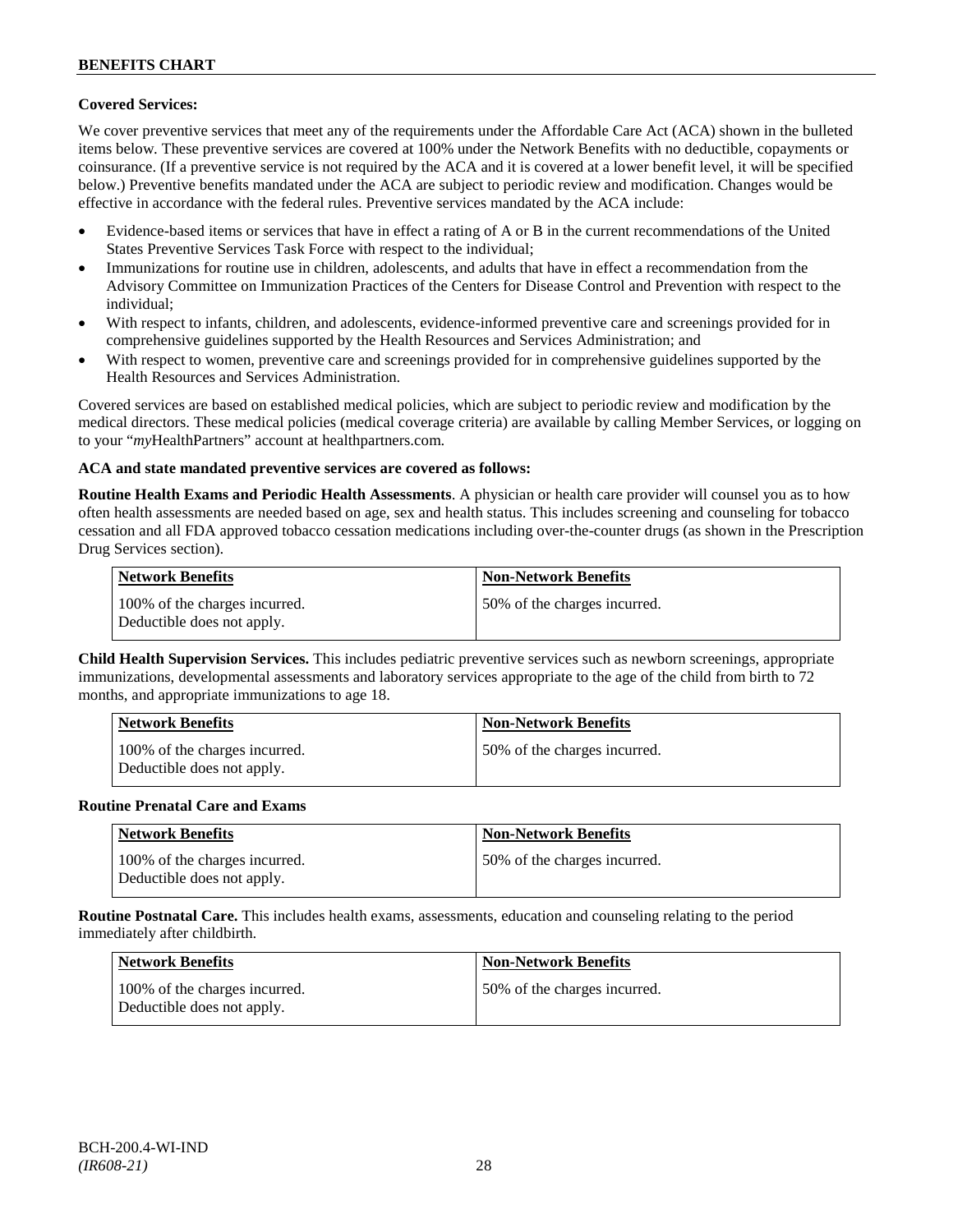**Routine Screening Procedures for Cancer.** This includes colorectal screening starting at age 50 and under age 50 for people at high risk of colorectal cancer. This also includes other cancer screenings recommended by the USPSTF with an A or B rating. Women's preventive health services below describe additional routine screening procedures for cancer.

| <b>Network Benefits</b>                                     | <b>Non-Network Benefits</b>  |
|-------------------------------------------------------------|------------------------------|
| 100% of the charges incurred.<br>Deductible does not apply. | 50% of the charges incurred. |

### **Routine Eye and Hearing Exams for members under the age of 22**

| <b>Network Benefits</b>                                     | <b>Non-Network Benefits</b>  |
|-------------------------------------------------------------|------------------------------|
| 100% of the charges incurred.<br>Deductible does not apply. | 50% of the charges incurred. |

**Professional Voluntary Family Planning Services.** This includes services to prevent or delay a pregnancy, including counseling and education. Services must be provided by a licensed provider.

| Network Benefits                                            | <b>Non-Network Benefits</b>   |
|-------------------------------------------------------------|-------------------------------|
| 100% of the charges incurred.<br>Deductible does not apply. | 150% of the charges incurred. |

#### **Adult Immunizations**

| Network Benefits              | Non-Network Benefits          |
|-------------------------------|-------------------------------|
| 100% of the charges incurred. | 100% of the charges incurred. |
| Deductible does not apply.    | Deductible does not apply.    |

**Women's Preventive Health Services.** This includes mammograms, screenings for cervical cancer (pap smears), breast pumps, human papillomavirus (HPV) testing, counseling for sexually transmitted infections, counseling and screening for human immunodeficiency virus (HIV), and all FDA approved contraceptive methods as prescribed by a doctor, sterilization procedures, education and counseling (see the Prescription Drug Services section for coverage of oral contraceptive drugs). We also provide genetic screening for BRCA if someone in your family has the gene or you have a diagnosis of cancer.

The U.S. Preventive Services Task Force (USPSTF) recommends screening mammography, with or without clinical breast examination (CBE), every 1-2 years for women aged 40 and older. For women age 50 and older, we cover an annual mammogram.

| <b>Network Benefits</b>                                     | <b>Non-Network Benefits</b>  |
|-------------------------------------------------------------|------------------------------|
| 100% of the charges incurred.<br>Deductible does not apply. | 50% of the charges incurred. |

**Obesity Screening and Management.** We cover obesity screening and counseling for all ages during a routine preventive care exam. If you are age 18 or older and have a body mass index of 30 or more, we also cover intensive obesity management to help you lose weight. Your primary care doctor can coordinate these services.

| <b>Network Benefits</b>                                     | <b>Non-Network Benefits</b>  |
|-------------------------------------------------------------|------------------------------|
| 100% of the charges incurred.<br>Deductible does not apply. | 50% of the charges incurred. |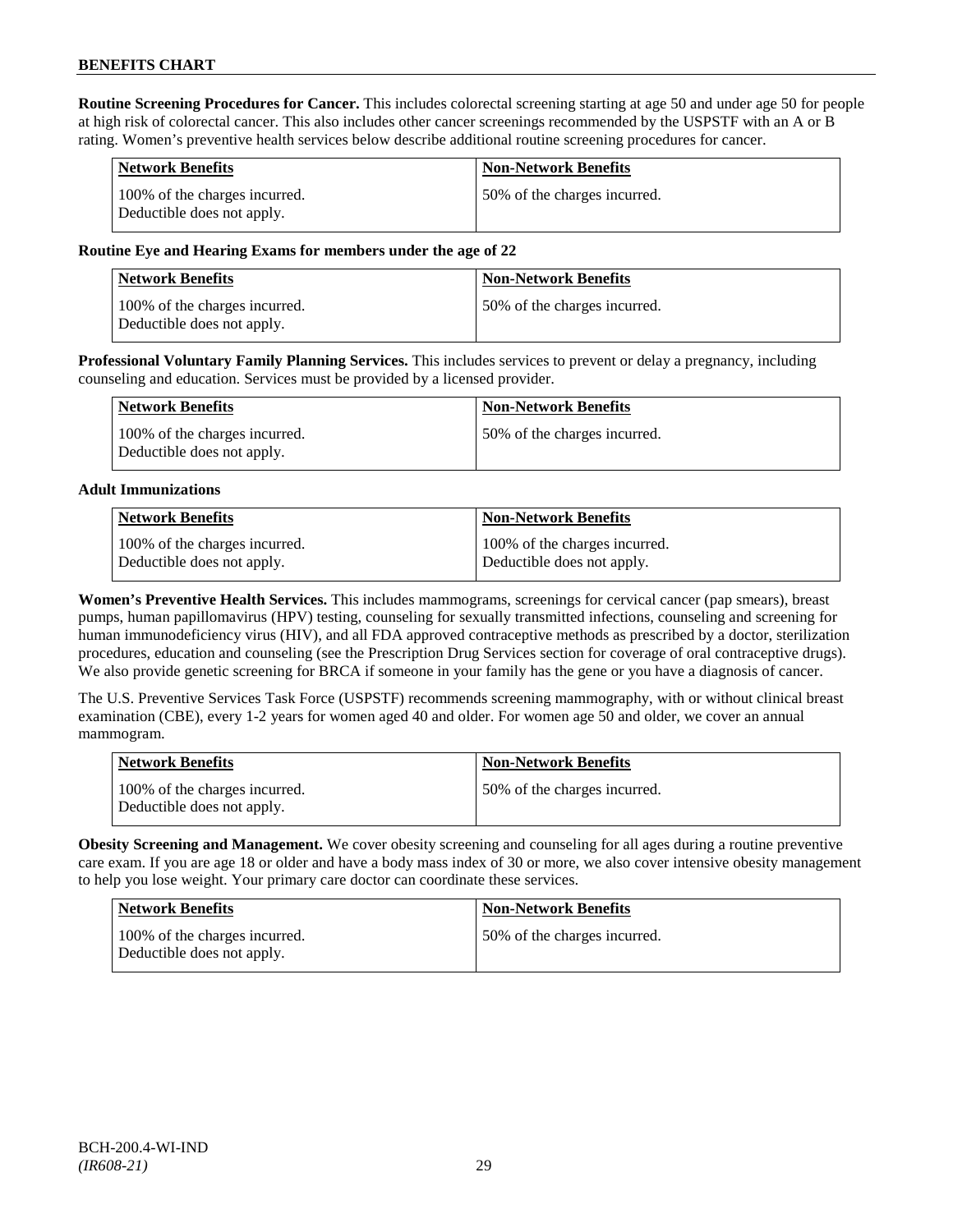**Preventive Medications.** We cover preventive medications currently recommended by USPSTF with an A or B rating if they are prescribed by your medical provider and they are listed on our Formulary. Preventive medications are subject to periodic review and modification. Changes would be effective in accordance with the federal rules and reflected in our current medical coverage criteria for preventive care services.

| <b>Network Benefits</b>                                     | <b>Non-Network Benefits</b>  |
|-------------------------------------------------------------|------------------------------|
| 100% of the charges incurred.<br>Deductible does not apply. | 50% of the charges incurred. |

### **In addition to any ACA or state mandated preventive services referenced above, we cover the following eligible preventive services:**

### **Routine Hearing Exams for Adults Age 22 and older**

| Network Benefits             | <b>Non-Network Benefits</b>  |
|------------------------------|------------------------------|
| 95% of the charges incurred. | 50% of the charges incurred. |

**Ovarian Cancer Surveillance Tests for women who are at risk.** "At risk for ovarian cancer" means (1) having a family history that includes any of the following: one or more first-degree or second-degree relatives with ovarian cancer, clusters of female relatives with breast cancer or nonpolyposis colorectal cancer; or (2) testing positive for BRCA1 or BRCA2 mutations. "Surveillance tests for ovarian cancer" means annual screening using: CA-125 serum tumor marker testing, transvaginal ultrasound, pelvic examination or other proven ovarian cancer screening tests currently being evaluated by the federal Food and Drug Administration or by the National Cancer Institute.

| <b>Network Benefits</b>                                 | <b>Non-Network Benefits</b>                             |
|---------------------------------------------------------|---------------------------------------------------------|
| Coverage level is same as corresponding Network         | Coverage level is same as corresponding Non-Network     |
| Benefit, depending on type of service provided, such as | Benefit, depending on type of service provided, such as |
| Diagnostic Imaging Services, Laboratory Services        | Diagnostic Imaging Services, Laboratory Services        |
| Office Visits for Illness or Injury, or Preventive      | Office Visits for Illness or Injury, or Preventive      |
| Services.                                               | Services.                                               |

### **Limitations:**

• Services are not preventive if received as part of a visit to diagnose, manage or maintain an acute or chronic medical condition, illness or injury. When that occurs, unless otherwise indicated above, standard deductibles, copayments or coinsurance apply.

### **Not Covered:**

- Routine eye exams for adults age 22 and older.
- See "Services Not Covered" in your Policy.

# **TRANSPLANT SERVICES**

### **Applicable Definitions:**

**Autologous.** This is when the source of cells is from the individual's own marrow or stem cells.

**Allogeneic.** This is when the source of cells is from a related or unrelated donor's marrow or stem cells.

**Allogeneic Bone Marrow Transplant.** This is when the bone marrow is harvested from the related or unrelated donor and stored. The patient undergoes treatment which includes tumor ablation with high-dose chemotherapy and/or radiation. The bone marrow is reinfused (transplanted).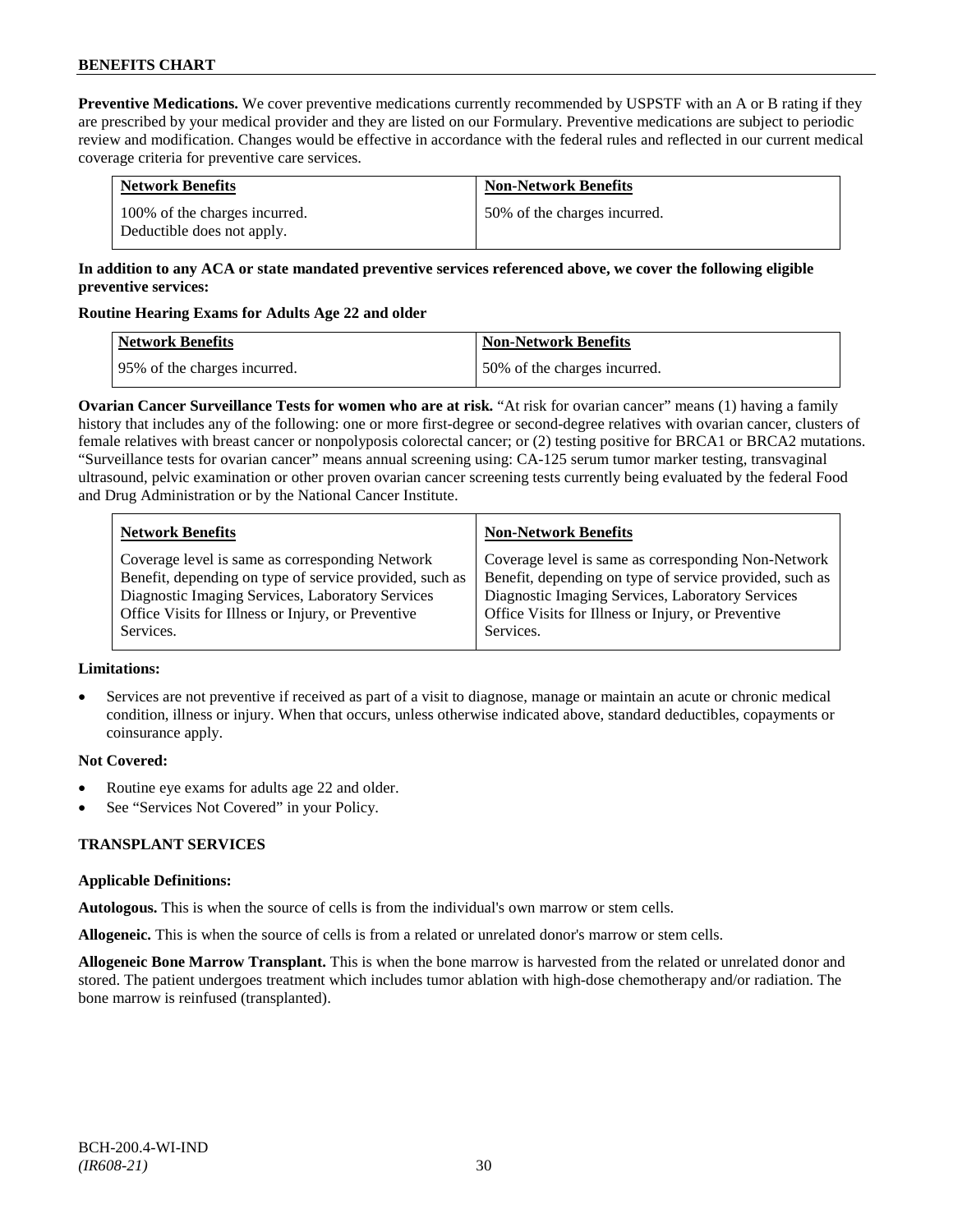## **BENEFITS CHART**

**Autologous Bone Marrow Transplant.** This is when the bone marrow is harvested from the individual and stored. The patient undergoes treatment which includes tumor ablation with high-dose chemotherapy and/or radiation. The bone marrow is reinfused (transplanted).

**Autologous/Allogeneic Stem Cell Support.** This is a treatment process that includes stem cell harvest from either bone marrow or peripheral blood, tumor ablation with high-dose chemotherapy and/or radiation, stem cell reinfusion, and related care. Autologous/allogeneic bone marrow transplantation and high dose chemotherapy with peripheral stem cell rescue/support are considered to be autologous/allogeneic stem cell support.

**Designated Transplant Center.** This is any health care provider, group or association of health care providers designated by us to provide services, supplies or drugs for specified transplants for our Insureds.

**Transplant Services.** This is transplantation (including retransplants) of the human organs or tissue listed below, including all related post-surgical treatment, follow-up care and drugs and multiple transplants for a related cause. Transplant services do not include other organ or tissue transplants or surgical implantation of mechanical devices functioning as a human organ, except surgical implantation of an FDA approved Ventricular Assist Device (VAD) or total artificial heart, functioning as a temporary bridge to heart transplantation.

Prior authorization is required prior to consultation to support coordination of care and benefits.

### **Covered Services:**

We cover eligible transplant services (as defined above) while you are covered under your Policy. Transplants that will be considered for coverage are limited to the following:

- Kidney transplants for end-stage disease.
- Cornea transplants for end-stage disease.
- Heart transplants for end-stage disease.
- Lung transplants or heart/lung transplants for: (1) primary pulmonary hypertension; (2) Eisenmenger's syndrome; (3) endstage pulmonary fibrosis; (4) alpha 1 antitrypsin disease; (5) cystic fibrosis; and (6) emphysema.
- Liver transplants for: (1) biliary atresia in children; (2) primary biliary cirrhosis; (3) post-acute viral infection (including hepatitis A, hepatitis B antigen e negative and hepatitis C) causing acute atrophy or post-necrotic cirrhosis; (4) primary sclerosing cholangitis; (5) alcoholic cirrhosis; and (6) hepatocellular carcinoma.
- Allogeneic bone marrow transplants or peripheral stem cell support associated with high dose chemotherapy for : (1) acute myelogenous leukemia; (2) acute lymphocytic leukemia; (3) chronic myelogenous leukemia; (4) severe combined immunodeficiency disease; (5) Wiskott-Aldrich syndrome; (6) aplastic anemia; (7) sickle cell anemia; (8) non-relapsed or relapsed non-Hodgkin's lymphoma; (9) multiple myeloma; and (10) testicular cancer.
- Autologous bone marrow transplants or peripheral stem cell support associated with high-dose chemotherapy for: (1) acute leukemia; (2) non-Hodgkin's lymphoma; (3) Hodgkin's disease; (4) Burkitt's lymphoma; (5) neuroblastoma; (6) multiple myeloma; (7) chronic myelogenous leukemia; and (8) non-relapsed non-Hodgkin's lymphoma.
- Pancreas transplants for simultaneous pancreas-kidney transplants for diabetes, pancreas after kidney, living related segmental simultaneous pancreas kidney transplantation and pancreas transplant alone.

To receive Network Benefits, charges for transplant services must be incurred at a Designated Transplant Center.

The transplant-related treatment provided, including expenses incurred for directly related donor services, shall be subject to and in accordance with the provisions, limitations, maximums and other terms of your Policy.

Medical and hospital expenses of the donor are covered only when the recipient is an Insured and the transplant and directly related donor expenses have been prior authorized for coverage. Treatment of medical complications that may occur to the donor are not covered. Donors are not considered Insureds, and are therefore not eligible for the rights afforded to Insureds under your Policy.

The list of eligible transplant services and coverage determinations are based on established medical policies, which are subject to periodic review and modifications by the medical director.

| Network Benefits                                  | <b>Non-Network Benefits</b> |
|---------------------------------------------------|-----------------------------|
| See Network Inpatient Hospital Services Benefits. | No coverage.                |